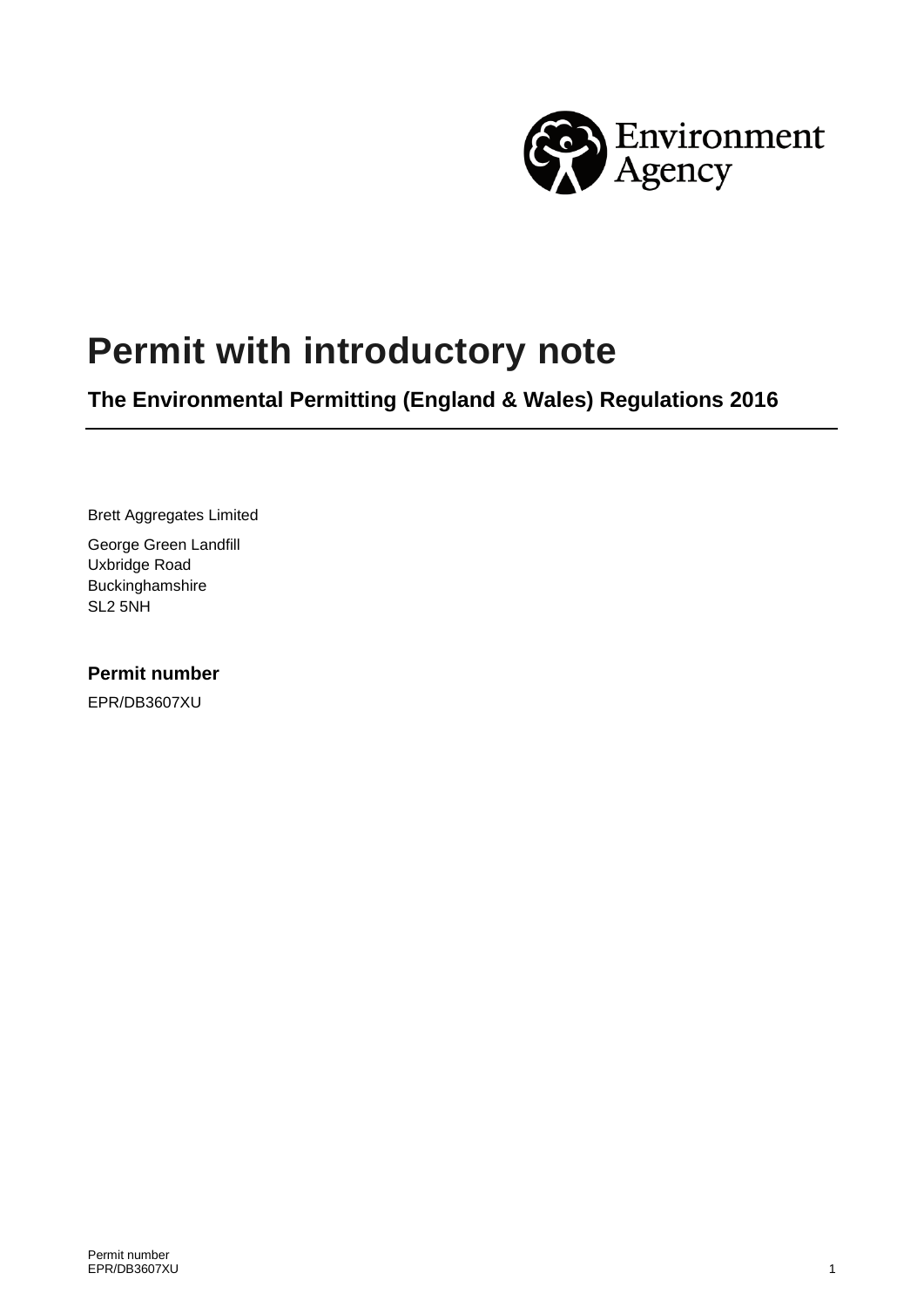## **George Green Landfill Permit number EPR/DB3607XU**

### **Introductory note**

#### **This introductory note does not form a part of the permit**

The main features of the permit are as follows.

The proposed site of George Green Inert Landfill is located at land to the south east of the A412 Uxbridge Road, immediately adjacent to the border between Buckinghamshire and the borough of Slough in Berkshire (NGR SU 99414, 80864).

There are no European Sites (candidate or Special Areas of Conservation, proposed or Special Protection Areas or Ramsar sites) or Sites of Special Scientific Interest (SSSI) within 2km.

George Green is situated within Zone 3 of a source protection zone. Part of the site, along the western boundary is also liable to flooding and is located within Flood Zones 2 and 3.

The site has planning permission for the extraction of mineral, mineral processing including bagging, infilling with construction and demolition waste together with restoration to agriculture and nature conservation uses, issued by Buckinghamshire County Council under consent reference 13/00575/CC dated 12th March 2014.

This permit encompasses Standard Rules permit 2009 No.8 Management of inert wastes and unpolluted soil at mines and quarries for the storage, treatment and disposal of inert extractive wastes, including silt. Topsoil and subsoil / overburden removed from the land prior to extraction of the mineral will be placed back on the land as part of the approved restoration scheme without any further processing.

Following the working of the sand and gravels, it is proposed to import up to 150,000 tonnes per annum of inert waste for disposal within the landfill. Up to 20,000 tpa of silt arising from the processing of extracted minerals will be treated on site in lined settlement lagoons (Lagoons 2 and 3). Periodically, this treated silt will be dug out of the lagoons for disposal within the landfill. Total landfill inputs will therefore be up to 170,000 tonnes per annum, including disposal of the silt.

As the base of the site is sub water table, dewatering will be undertaken to maintain the water table at a depth where it would not inhibit site operations. If complete dewatering of the site is not feasible site derived material may be used below the water table to create a 'raft' on which to construct the Geological Barrier in dry conditions. The Geological Barrier will be constructed using suitable imported engineering materials or waste to achieve an equivalent of a minimum thickness of 1.0 metres at a permeability no greater than 1.0x10-7m/s.

In addition to the landfilling activity the site will accept up to 30,000 tpa of windfall ballast (sand and gravel from construction sites) for processing through the aggregate processing plant. This operation is included as physico chemical treatment for the purpose of recovery. As windfall ballast is imported, this is recognised as an off-site operational use and the operator has in place an abstraction licence for the water required in the processing of this material (TH/039/0027/026 issued 20/11/2017).

Detailed noise and air quality (including dust) assessments were completed for an Environmental Statement in support of planning. A revised noise assessment was required and was assessed and agreed as part of permit determination. An updated Dust Management Plan was provided, which included dust monitoring and mitigation measures to protect both long term and short term air quality standards, and was assessed and agreed as part of permit determination. Other potential amenity issues such as mud on roads, litter, and odour are addressed through risk assessment and proposed site operational practices.

The status log of the permit sets out the permitting history, including any changes to the permit reference number.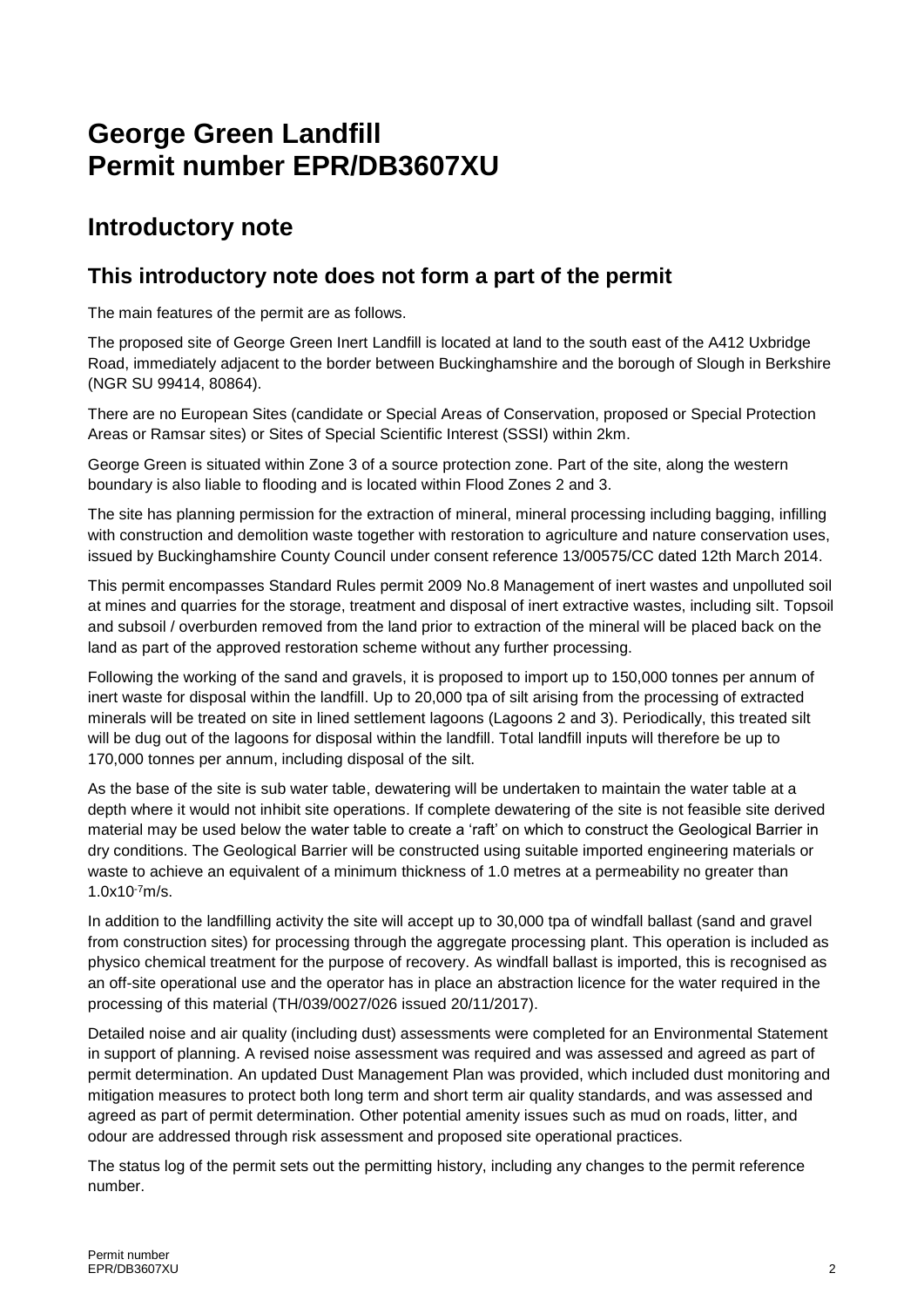| <b>Status log of the permit</b>   |                         |                                                                                                                                                                                                |  |  |
|-----------------------------------|-------------------------|------------------------------------------------------------------------------------------------------------------------------------------------------------------------------------------------|--|--|
| <b>Description</b>                | <b>Date</b>             | <b>Comments</b>                                                                                                                                                                                |  |  |
| Application<br>EPR/DB3607XU/A001  | Duly made<br>26/06/2017 | Application for inert landfill and physico chemical<br>treatment for recovery.                                                                                                                 |  |  |
| Additional information received   | 09/03/2018              | Hydrogeological risk assessment<br>Control levels and compliance limits<br>Landfill gas monitoring<br>Waste acceptance criteria<br><b>Stability Risk Assessment</b><br><b>Restoration Plan</b> |  |  |
| Additional information received   | 06/06/2018              | Hydrogeological risk assessment<br>Control levels and compliance limits<br>Waste acceptance criteria                                                                                           |  |  |
| Additional information received   | 13/06/2018              | Dust Management Plan                                                                                                                                                                           |  |  |
| Additional information received   | 13/07/2018              | Noise assessment                                                                                                                                                                               |  |  |
| Additional information received   | 27/11/2018              | Dust Management Plan                                                                                                                                                                           |  |  |
| Additional information            | 16/12/2018              | <b>Hydrogeological Risk Assessment</b>                                                                                                                                                         |  |  |
| Permit determined<br>EPR/DB3607XU | 21/01/2019              | Permit issued to Brett Aggregates Limited.                                                                                                                                                     |  |  |

End of introductory note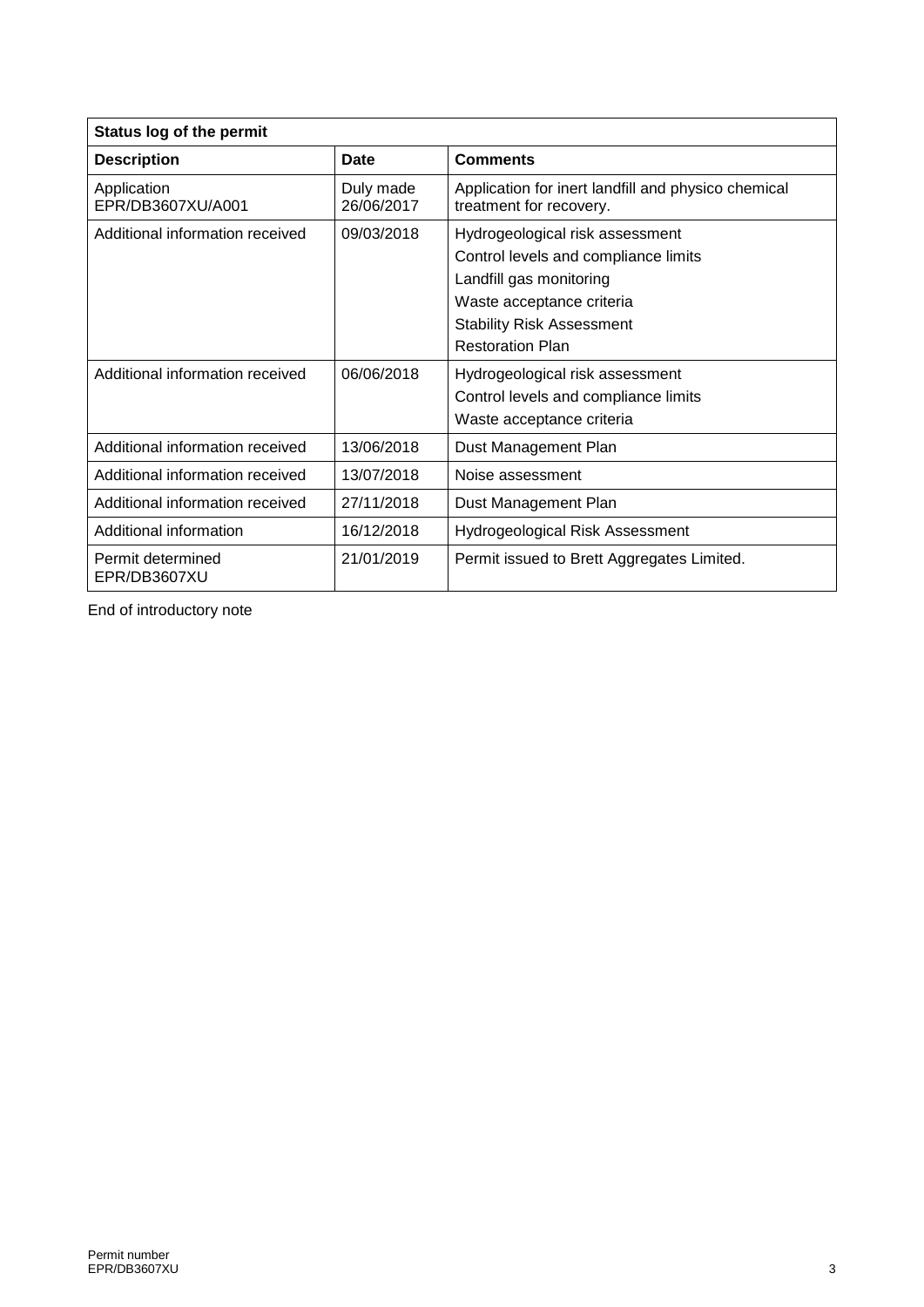### **Permit**

#### **The Environmental Permitting (England and Wales) Regulations 2016**

#### **Permit number**

#### **EPR/DB3607XU**

The Environment Agency hereby authorises, under regulation 13 of the Environmental Permitting (England and Wales) Regulations 2016

**Brett Aggregates Limited** ("the operator"),

whose registered office is

**150 Aldersgate Street London EC14 4AB**

company registration number 00316788

to operate waste operations at

**George Green Landfill Uxbridge Road Buckinghamshire SL2 5NH**

to the extent authorised by and subject to the conditions of this permit.

Under regulation 27(2) of the Regulations, Standard Rules 2009 No.8 are conditions of this permit.

| <b>Name</b>               | <b>Date</b> |
|---------------------------|-------------|
| Dominiqua Drakeford-Allen | 21/01/2019  |

Authorised on behalf of the Environment Agency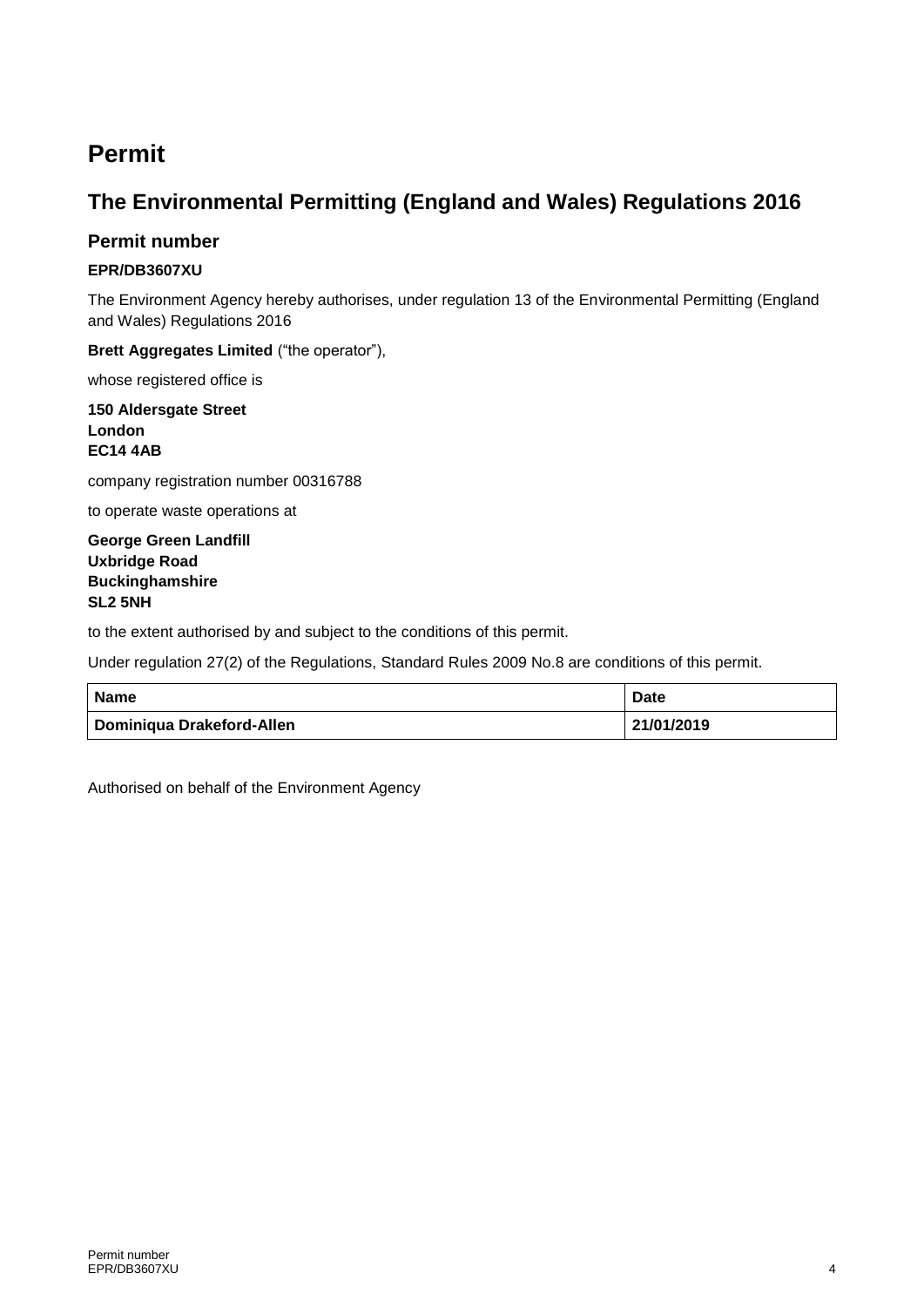## **Conditions**

### **1 Management**

#### **1.1 General management**

- 1.1.1 The operator shall manage and operate the activities:
	- (a) in accordance with a written management system that identifies and minimises risks of pollution, including those arising from operations, maintenance, accidents, incidents, non-conformances, closure and those drawn to the attention of the operator as a result of complaints; and
	- (b) using sufficient competent persons and resources.
- 1.1.2 Records demonstrating compliance with condition 1.1.1 shall be maintained.
- 1.1.3 Any person having duties that are or may be affected by the matters set out in this permit shall have convenient access to a copy of it kept at or near the place where those duties are carried out.
- 1.1.4 The operator shall comply with the requirements of an approved competence scheme.

#### **1.2 Finance**

- 1.2.1 The financial provision for meeting the obligations under this permit set out in the agreement made between the operator and the Environment Agency dated 21/01/2019 shall be maintained by the operator throughout the subsistence of this permit and the operator shall produce evidence of such provision whenever required by the Environment Agency.
- 1.2.2 The operator shall ensure that the charges it makes for the disposal of waste in the landfill cover all of the following:
	- (a) the costs of setting up and operating the landfill;
	- (b) the costs of the financial provision required by condition 1.2.1; and
	- (c) the estimated costs for the closure and aftercare of the landfill.

#### **1.3 Avoidance, recovery and disposal of wastes produced by the activities**

- 1.3.1 The operator shall:
	- (a) take appropriate measures to ensure that waste produced by the activities is avoided or reduced, or where waste is produced it is recovered wherever practicable or otherwise disposed of in a manner which minimises its impact on the environment;
	- (b) review and record at least every four years whether changes to those measures should be made; and
	- (c) take any further appropriate measures identified by a review.

### **2 Operations**

#### **2.1 Permitted activities**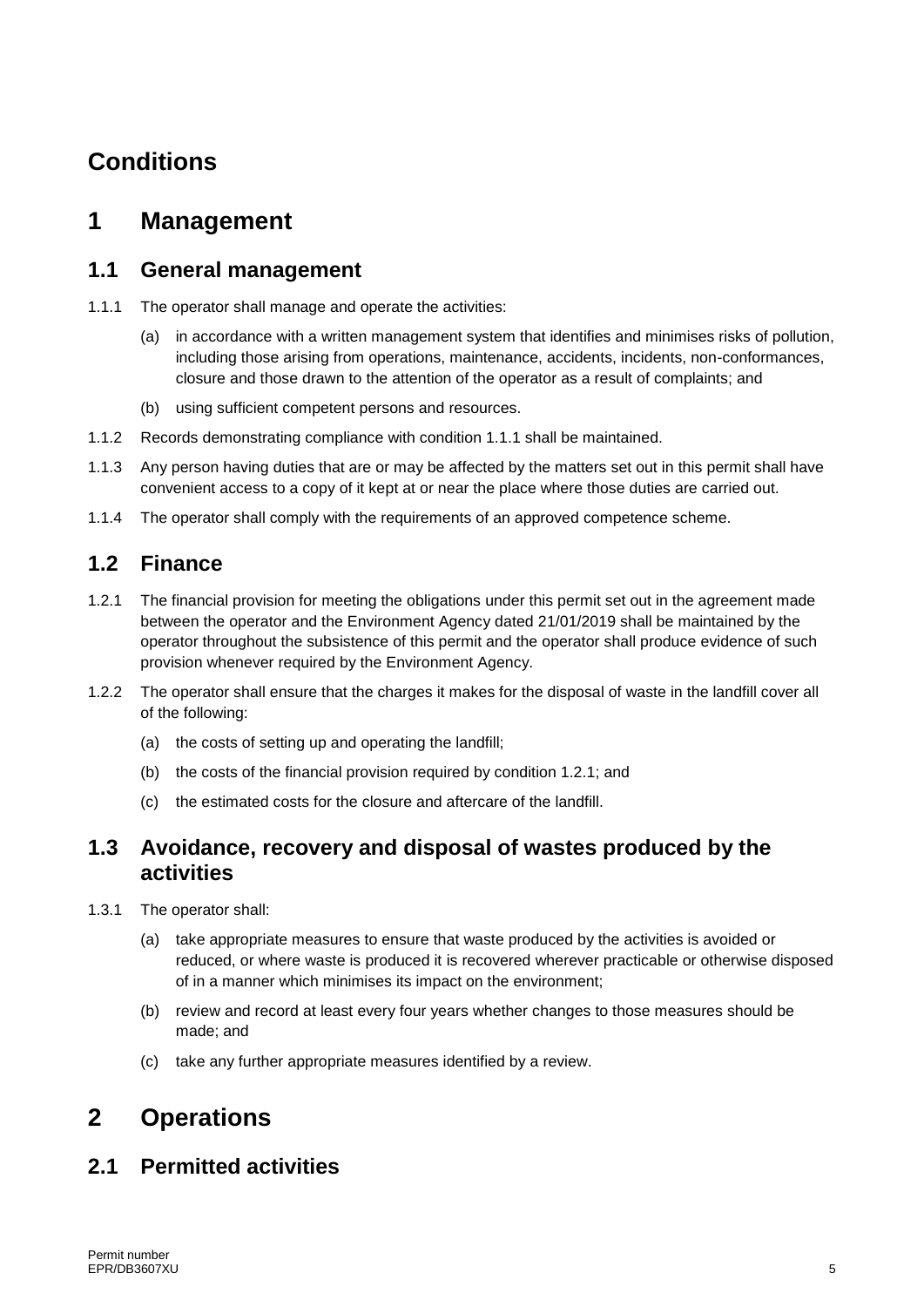2.1.1 The operator is only authorised to carry out the activities specified in schedule 1, table S1.1 (the "activities").

#### **2.2 The site**

2.2.1 The activities shall not extend beyond the site, being the land shown edged in green on the site plan at schedule 7 to this permit.

#### **2.3 Operating techniques**

- 2.3.1 The activities shall, subject to the conditions of this permit, be operated using the techniques and in the manner described in the documentation specified in schedule 1, table S1.2, unless otherwise agreed in writing by the Environment Agency.
- 2.3.2 If notified by the Environment Agency that the activities are giving rise to pollution, the operator shall submit to the Environment Agency for approval within the period specified, a revision of any plan or other documentation ("plan") specified in schedule 1, table S1.2, or otherwise required under this permit which identifies and minimises the risks of pollution relevant to that plan, and shall implement the approved revised plan in place of the original from the date of approval, unless otherwise agreed in writing by the Environment Agency.

### **2.4 Landfill Engineering**

- 2.4.1 No construction of any new cell or development area shall commence until the operator has submitted construction proposals and the Environment Agency has confirmed that it is satisfied with the construction proposals.
- 2.4.2 The construction of a new cell or development area shall take place only in accordance with the approved construction proposals unless:
	- (a) any change to the approved construction proposals would have no impact on the performance of any element of the design; or
	- (b) a change has otherwise been agreed in writing by the Environment Agency.
- 2.4.3 The operator shall submit a CQA Validation Report to the Environment Agency within 4 weeks following the construction of the new cell.
- 2.4.4 No disposal of waste shall take place in a new cell or development area until the operator has submitted a CQA Validation Report and the Environment Agency has confirmed that it is satisfied with the CQA Validation Report.
- 2.4.5 No construction of landfill infrastructure shall commence until the operator has submitted relevant construction proposals or a written request to use previous construction proposals and the Environment Agency has confirmed that it is satisfied with the construction proposals.
- 2.4.6 The construction of the landfill infrastructure shall take place only in accordance with the approved construction proposals unless:
	- (a) any change to the approved construction proposals would have no impact on the performance of any element of the design; or
	- (b) a change has otherwise been agreed in writing by the Environment Agency.
- 2.4.7 The operator shall submit a CQA Validation Report within 4 weeks of the completion of the landfill infrastructure.
- 2.4.8 Where pollution controls are immediately necessary to prevent an incident or accident, then conditions 2.4.1 and 2.4.5 do not apply and the relevant landfill infrastructure may be constructed, provided that the construction proposals are submitted to the Environment Agency as soon as practicable.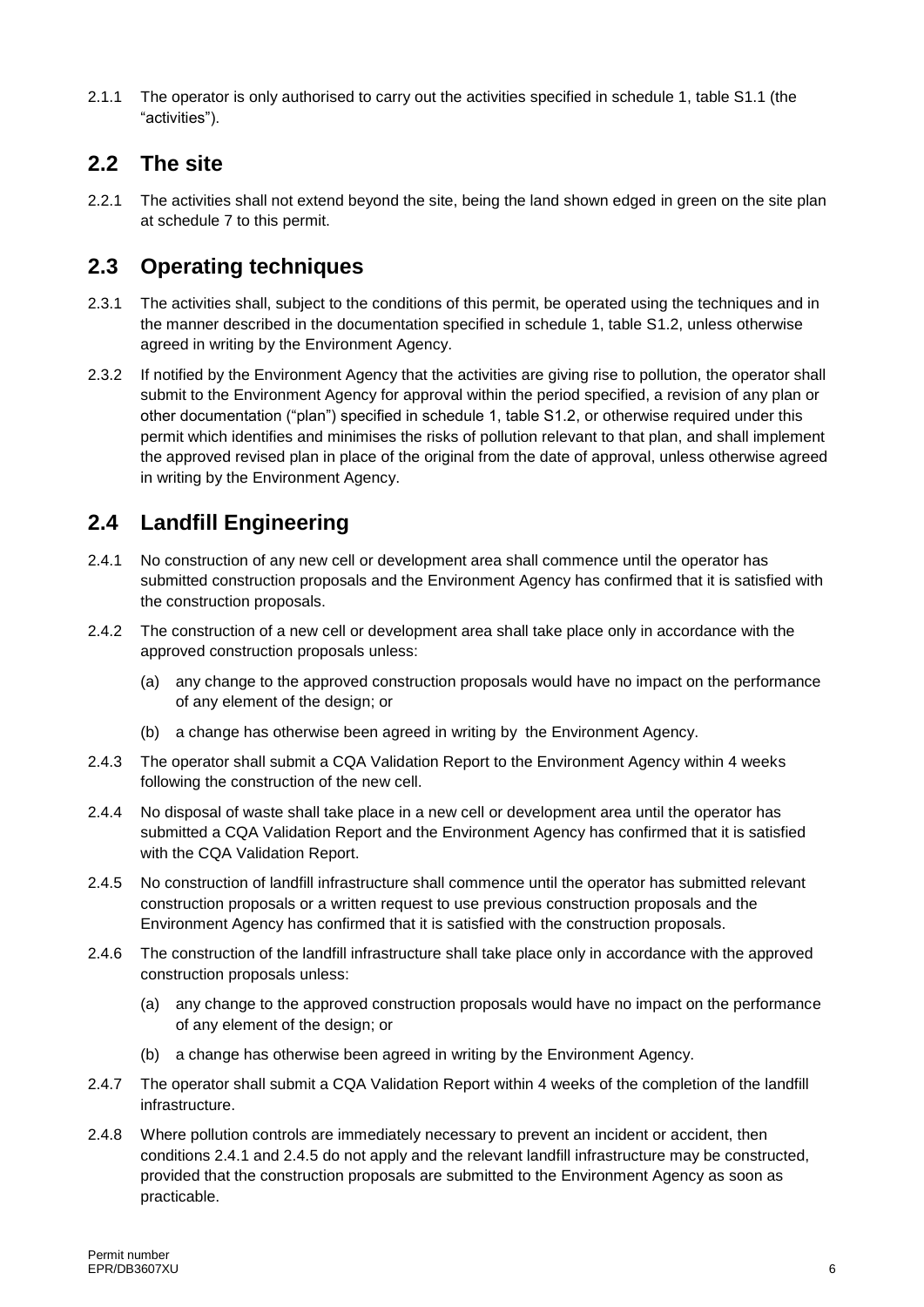- 2.4.9 For the purposes of conditions 2.4.1, 2.4.4 and 2.4.5 the Environment Agency shall be deemed to be satisfied where it has not, within the period of four weeks from the date of receipt of the relevant construction proposals or CQA Validation Report, either:
	- (a) confirmed whether or not it is satisfied; or
	- (b) informed the operator that it requires further information.
- 2.4.10 Where the Environment Agency has required further information under condition 2.4.9(b), the Environment Agency shall be deemed to be satisfied where it has not, within the period of four weeks from the date of receipt of the further information, either:
	- (a) confirmed whether or not it is satisfied; or
	- (b) informed the operator that it requires further information.

#### **2.5 Waste acceptance**

- 2.5.1 Wastes shall only be accepted for disposal if:
	- (a) they are listed in schedule 2, table S2.1; and
	- (b) they are inert waste; and
	- (c) they are not liquid waste (including waste waters but excluding sludge); and
	- (d) all the relevant waste acceptance procedures have been completed; and
	- (e) they fulfil the relevant waste acceptance criteria; and
	- (f) they have not been diluted or mixed solely to meet the relevant waste acceptance criteria; and
	- (g) they are wastes which have been treated, except for wastes for which treatment is not technically feasible.
- 2.5.2 Waste shall only be accepted for restoration where:
	- (a) they are listed in schedule 2, table S2.3; and
	- (b) they are accepted in accordance with a restoration plan approved in writing by the Environment Agency.
- 2.5.3 Wastes shall only be accepted for physical treatment if
	- (a) they are listed in schedule 2, table S2.2
- 2.5.4 The operator shall:
	- (a) visually inspect without unloading it, waste that is not in an enclosed container or enclosed vehicle on arrival at the landfill and waste at the point of deposit; and
	- (b) be satisfied that the waste conforms to the requirements of condition 2.5.1.
- 2.5.5 Where the operator has taken samples to establish that the waste is in conformity with the documentation submitted by the holder then the samples taken shall be retained for at least one month and results of any analysis for at least two years.
- 2.5.6 The operator on accepting each delivery of waste shall provide a receipt to the person delivering it.
- 2.5.7 The total quantity of waste that shall be deposited in the landfill shall be limited by the pre-settlement levels shown on drawing Pre-settlement contours (top of waste) 012.
- 2.5.8 The quantity of waste that is deposited or recovered in the landfill in any year shall not exceed the limits in schedule 1, table S1.3.
- 2.5.9 The operator shall maintain and implement a system which ensures that a record is made of the quantity, characteristics, date of delivery and, where practicable, origin of any waste that is received for disposal or restoration and of the identity of the producer, or in the case of municipal waste and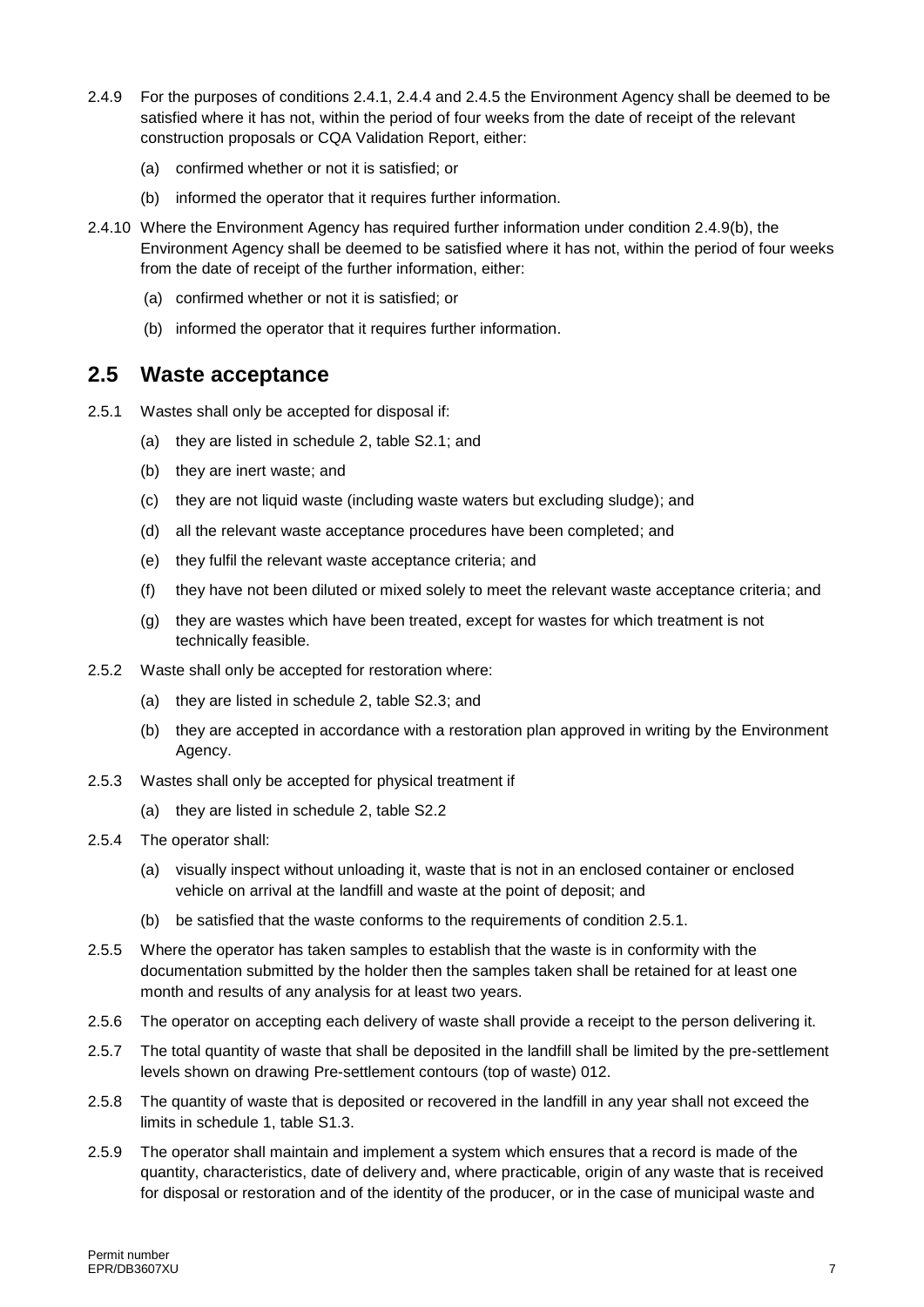multiple collection vehicles, of the collector of such waste. Any information regarded by the operator as commercially confidential shall be clearly identified in the record.

#### **2.6 Closure and aftercare**

2.6.1 The operator shall maintain a closure and aftercare management plan.

### **3 Emissions and monitoring**

#### **3.1 Emissions to water, air or land**

- 3.1.1 The limits in schedule 3 shall not be exceeded.
- 3.1.2 There shall be no point source emissions to water, air or land except from the sources and emission points listed in schedule 3, tables S3.1, S3.2 and S3.3.
- 3.1.3 The operator shall prevent the input of any hazardous substances from the activities into groundwater.
- 3.1.4 The operator shall submit to the Environment Agency a review of the Hydrogeological Risk Assessment:
	- (a) between nine and six months prior to the sixth anniversary of the granting of the permit; and
	- (b) between nine and six months prior to every subsequent six years after the sixth anniversary of the granting of the permit.

#### **3.2 Emissions of substances not controlled by emission limits**

- 3.2.1 Emissions of substances not controlled by emission limits (excluding odour) shall not cause pollution. The operator shall not be taken to have breached this condition if appropriate measures, including, but not limited to those specified in any approved emissions management plan, have been taken to prevent or where that is not practicable, to minimise, those emissions.
- 3.2.2 The operator shall:
	- (a) if notified by the Environment Agency that the activities are giving rise to pollution, submit to the Environment Agency for approval within the period specified, an emissions management plan which identifies and minimises the risks of pollution from emissions of substances not controlled by emission limits;
	- (b) implement the approved emissions management plan, from the date of approval, unless otherwise agreed in writing by the Environment Agency.
- 3.2.3 All liquids in containers, whose emission to water or land could cause pollution, shall be provided with secondary containment, unless the operator has used other appropriate measures to prevent or where that is not practicable, to minimise, leakage and spillage from the primary container.

#### **3.3 Noise and vibration**

- 3.3.1 Emissions from the activities shall be free from noise and vibration at levels likely to cause pollution outside the site, as perceived by an authorised officer of the Environment Agency, unless the operator has used appropriate measures, including, but not limited to, those specified in any approved noise and vibration management plan to prevent or where that is not practicable to minimise the noise and vibration.
- 3.3.2 The operator shall:
	- (a) if notified by the Environment Agency that the activities are giving rise to pollution outside the site due to noise and vibration, submit to the Environment Agency for approval within the period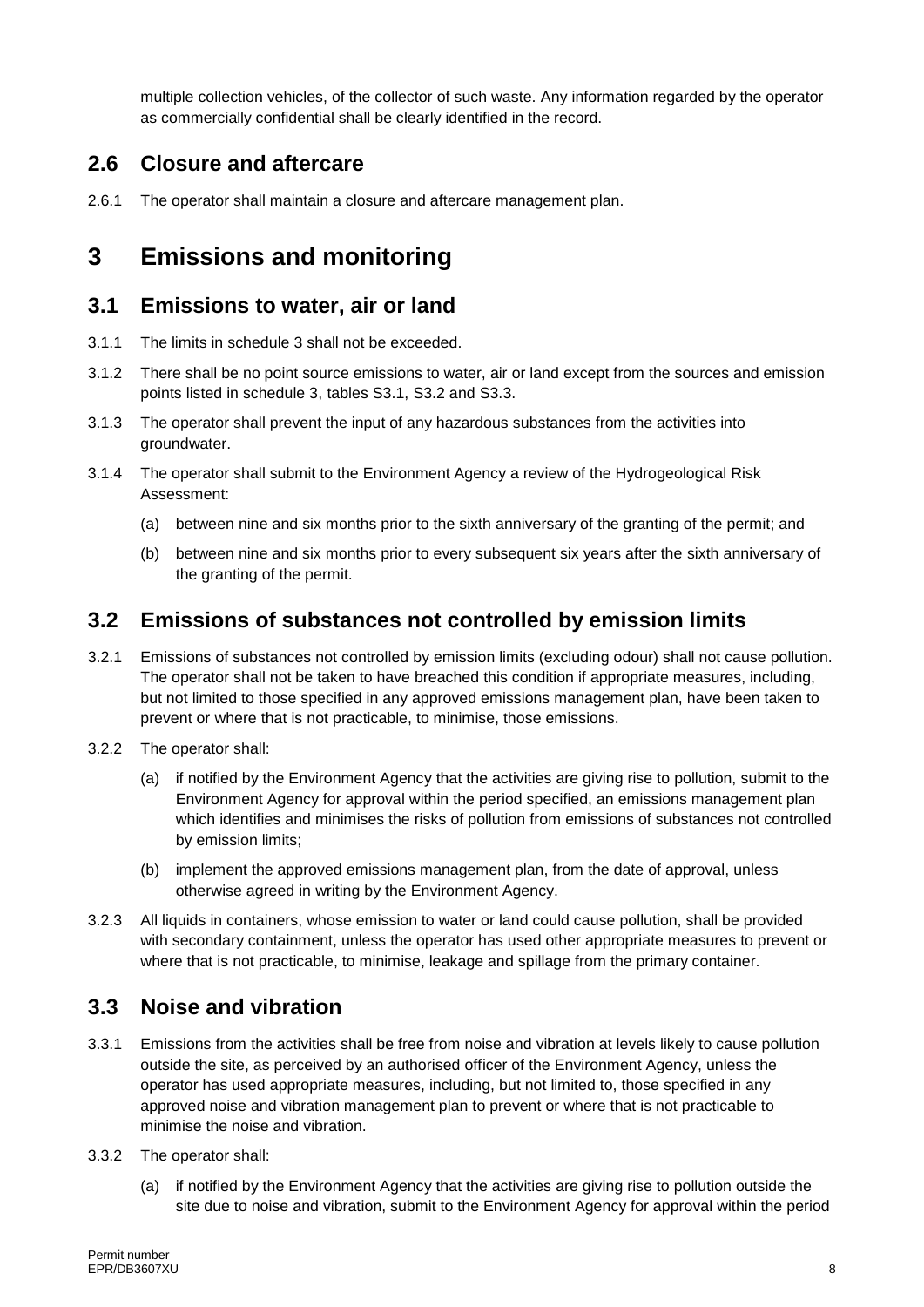specified, a noise and vibration management plan which identifies and minimises the risks of pollution from noise and vibration;

(b) implement the approved noise and vibration management plan, from the date of approval, unless otherwise agreed in writing by the Environment Agency.

### **3.4 Monitoring**

- 3.4.1 The operator shall, unless otherwise agreed in writing by the Environment Agency, undertake the monitoring and any other actions specified in the following tables in schedule 3 to this permit:
	- (a) Groundwater specified in tables S3.1 and S3.4;
	- (b) Landfill gas specified in table S3.2;
	- (c) Particulate matter specified in table S3.3.
- 3.4.2 The operator shall maintain records of all monitoring required by this permit including records of the taking and analysis of samples, instrument measurements (periodic and continual), calibrations, examinations, tests and surveys and any assessment or evaluation made on the basis of such data.
- 3.4.3 A topographical survey of the site referenced to ordnance datum shall be carried out and shall be used to produce a plan of a scale adequate to show the surveyed features of the site:
	- (a) annually; and
	- (b) prior to the disposal of waste in any new cell or new development area of the landfill; and
	- (c) following closure of the landfill or part of the landfill.

### **4 Information**

#### **4.1 Records**

4.1.1 All records required to be made by this permit shall:

- (a) be legible;
- (b) be made as soon as reasonably practicable;
- (c) if amended, be amended in such a way that the original and any subsequent amendments remain legible, or are capable of retrieval; and
- (d) be retained, unless otherwise agreed in writing by the Environment Agency, for at least 6 years from the date when the records were made, or in the case of the following records until permit surrender:
	- (i) the results of groundwater monitoring;
	- (ii) landfill gas monitoring;
	- (iii) waste types and quantities.
- 4.1.2 The operator shall keep on site all records, plans and the management system required to be maintained by this permit, unless otherwise agreed in writing by the Environment Agency.

#### **4.2 Reporting**

4.2.1 The operator shall send reports and notifications required by the permit to the Environment Agency using the contact details supplied in writing by the Environment Agency.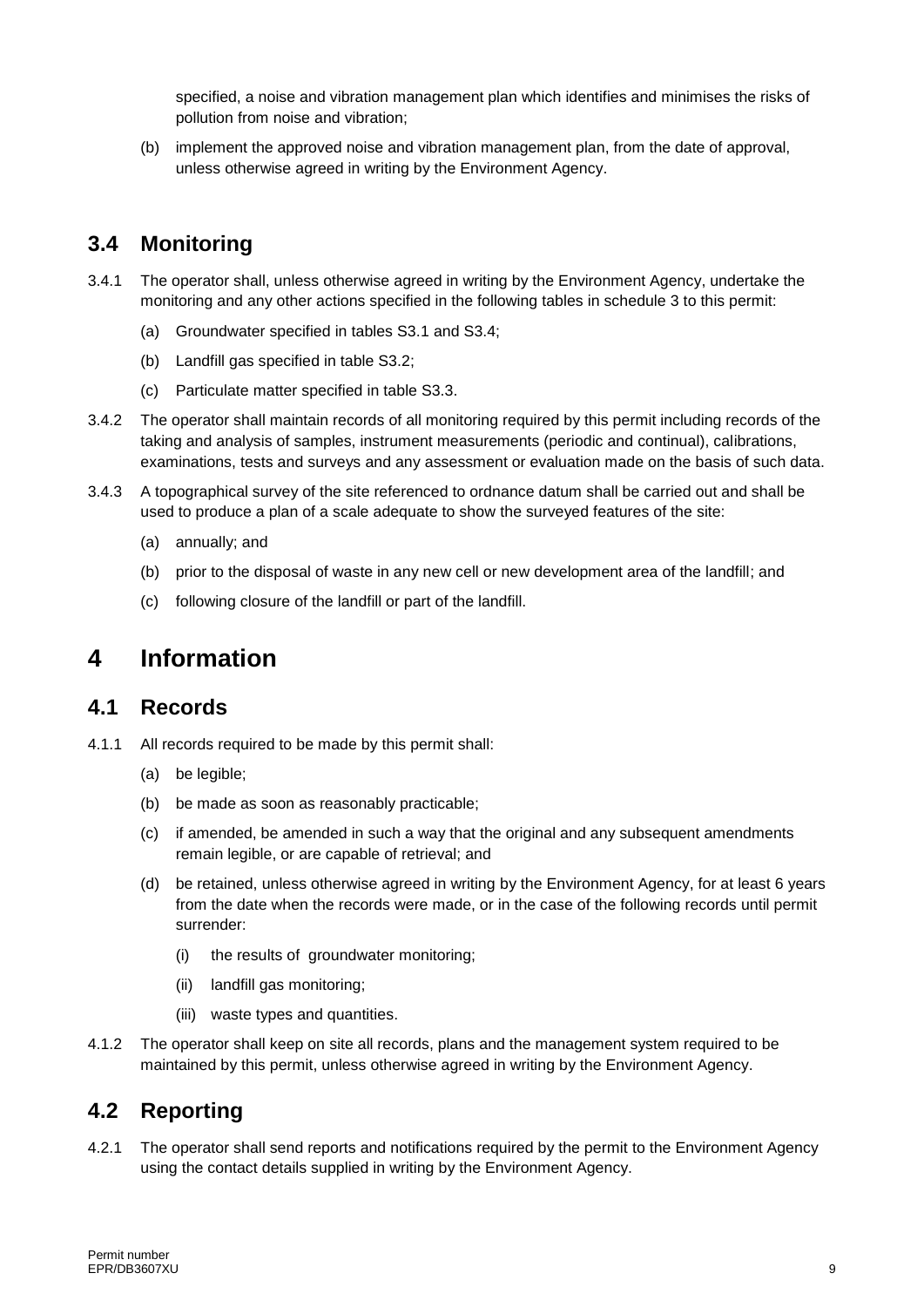- 4.2.2 A report or reports on the performance of the activities over the previous year ('the annual report') shall be submitted to the Environment Agency by 31st January each year or such other date as may be agreed in writing by the Agency. The report(s) shall include as a minimum:
	- (a) a review of the results of the monitoring and assessment carried out in accordance with this permit against the relevant assumptions, parameters and results in the risk assessments submitted in relation to this activity and any agreed amendments thereto. The review will include written descriptions of the improvements made to operational performance during the year, action plans developed and planned improvements for the coming year;
	- (b) the topographical surveys required by condition 3.4.3 other than those submitted as part of a CQA validation report;
	- (c) the volumetric difference (reported in cubic metres) between the most recent topographical survey and the previous annual topographical survey i.e. the additional volume of the landfill void that is occupied by waste;
	- (d) an assessment of the settlement behaviour of the landfill body based on the difference between the most recent topographical survey and previous annual topographical survey for the areas of the landfill which did not receive waste between the surveys;
	- (e) a calculation of the remaining capacity (reported in cubic metres) derived from the presettlement contours and the most recent topographical survey; and
	- (f) a plan(s) ('the monitoring point plan MPP') showing the locations of all monitoring points.
- 4.2.3 Within 28 days of the end of the reporting period the operator shall, unless otherwise agreed in writing by the Environment Agency, submit reports of the monitoring and assessment carried out in accordance with the conditions of this permit, as follows:
	- (a) in respect of the parameters and emission points specified in schedule 4, table S4.1;
	- (b) for the reporting periods specified in schedule 4, table S4.1 and using the forms specified in schedule 4, table S4.2 or other reporting format as agreed in writing with the Environment Agency; and
	- (c) giving the information from such results and assessments as may be required by the forms specified in those tables.
- 4.2.4 Within one month of the end of each quarter, the operator shall submit to the Environment Agency using the form made available for the purpose, the information specified on the form relating to the site and the waste accepted and removed from it during the previous quarter.
- 4.2.5 The operator shall, unless notice under this condition has been served within the preceding four years, submit to the Environment Agency, within six months of receipt of a written notice, a report assessing whether there are other appropriate measures that could be taken to prevent, or where that is not practicable, to minimise pollution.

#### **4.3 Notifications**

- 4.3.1 In the event:
	- (a) that the operation of the activities gives rise to an incident or accident which significantly affects or may significantly affect the environment, the operator must immediately—
		- (i) inform the Environment Agency,
		- (ii) take the measures necessary to limit the environmental consequences of such an incident or accident, and
		- (iii) take the measures necessary to prevent further possible incidents or accidents;
	- (b) of a breach of any permit condition the operator must immediately—
		- (i) inform the Environment Agency, and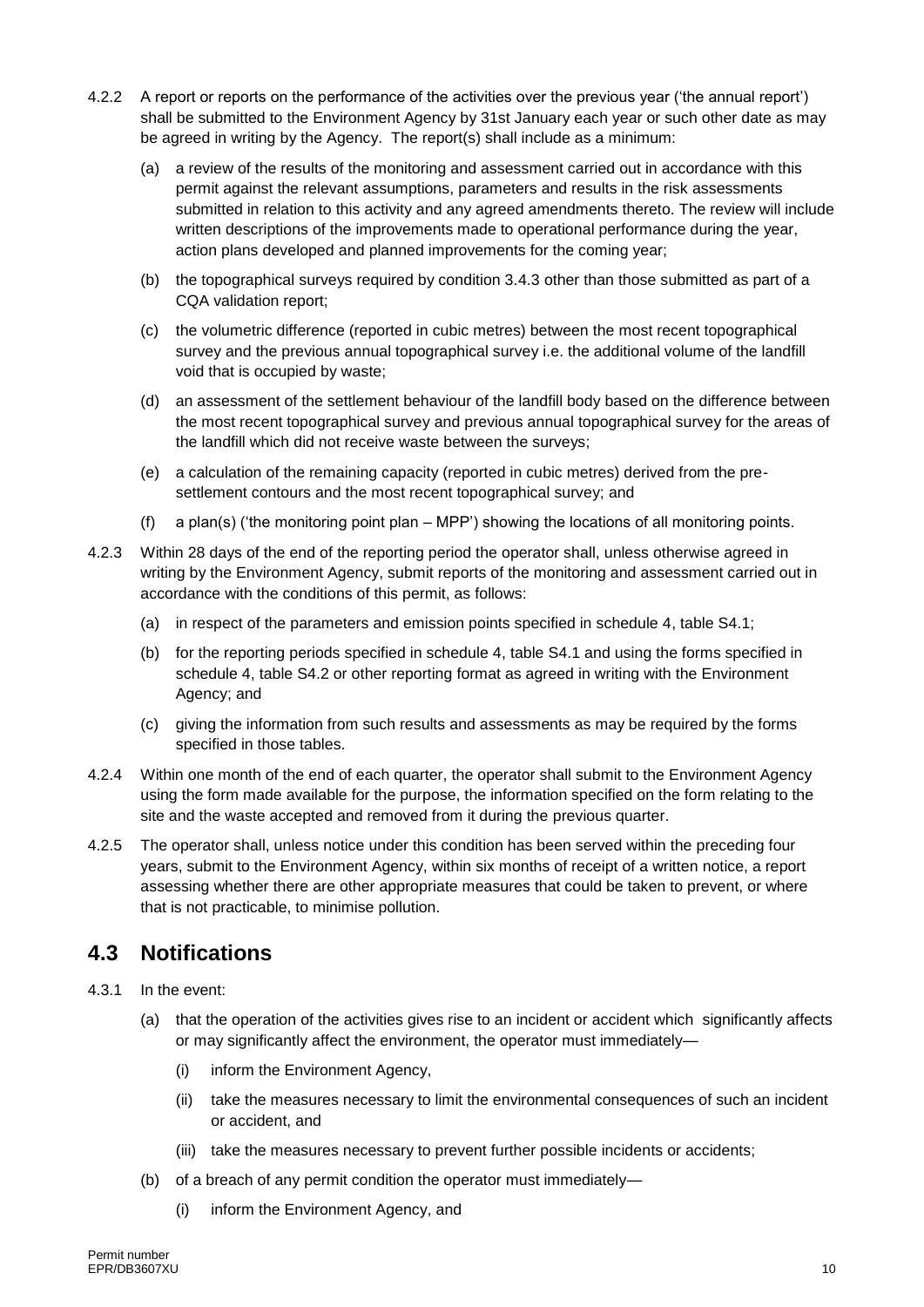- (ii) take the measures necessary to ensure that compliance is restored within the shortest possible time;
- (c) of a breach of permit condition which poses an immediate danger to human health or threatens to cause an immediate significant adverse effect on the environment, the operator must immediately suspend the operation of the activities or the relevant part of it until compliance with the permit conditions has been restored.
- 4.3.2 Any information provided under condition 4.3.1 shall be confirmed by sending the information listed in schedule 5 to this permit within the time period specified in that schedule.
- 4.3.3 The Environment Agency shall be notified within 14 days of the occurrence of the following matters, except where such disclosure is prohibited by Stock Exchange rules:

Where the operator is a registered company:

- (a) any change in the operator's trading name, registered name or registered office address; and
- (b) any steps taken with a view to the operator going into administration, entering into a company voluntary arrangement or being wound up.

Where the operator is a corporate body other than a registered company:

- (a) any change in the operator's name or address; and
- (b) any steps taken with a view to the dissolution of the operator.
- 4.3.4 Where the operator proposes to make a change in the nature or functioning, or an extension of the activities, which may have consequences for the environment and the change is not otherwise the subject of an application for approval under the Regulations or this permit:
	- (a) the Environment Agency shall be notified at least 14 days before making the change; and
	- (b) the notification shall contain a description of the proposed change in operation.

#### **4.4 Interpretation**

- 4.4.1 In this permit the expressions listed in schedule 6 shall have the meaning given in that schedule.
- 4.4.2 In this permit references to reports and notifications mean written reports and notifications, except where reference is made to notification being made "immediately", in which case it may be provided by telephone.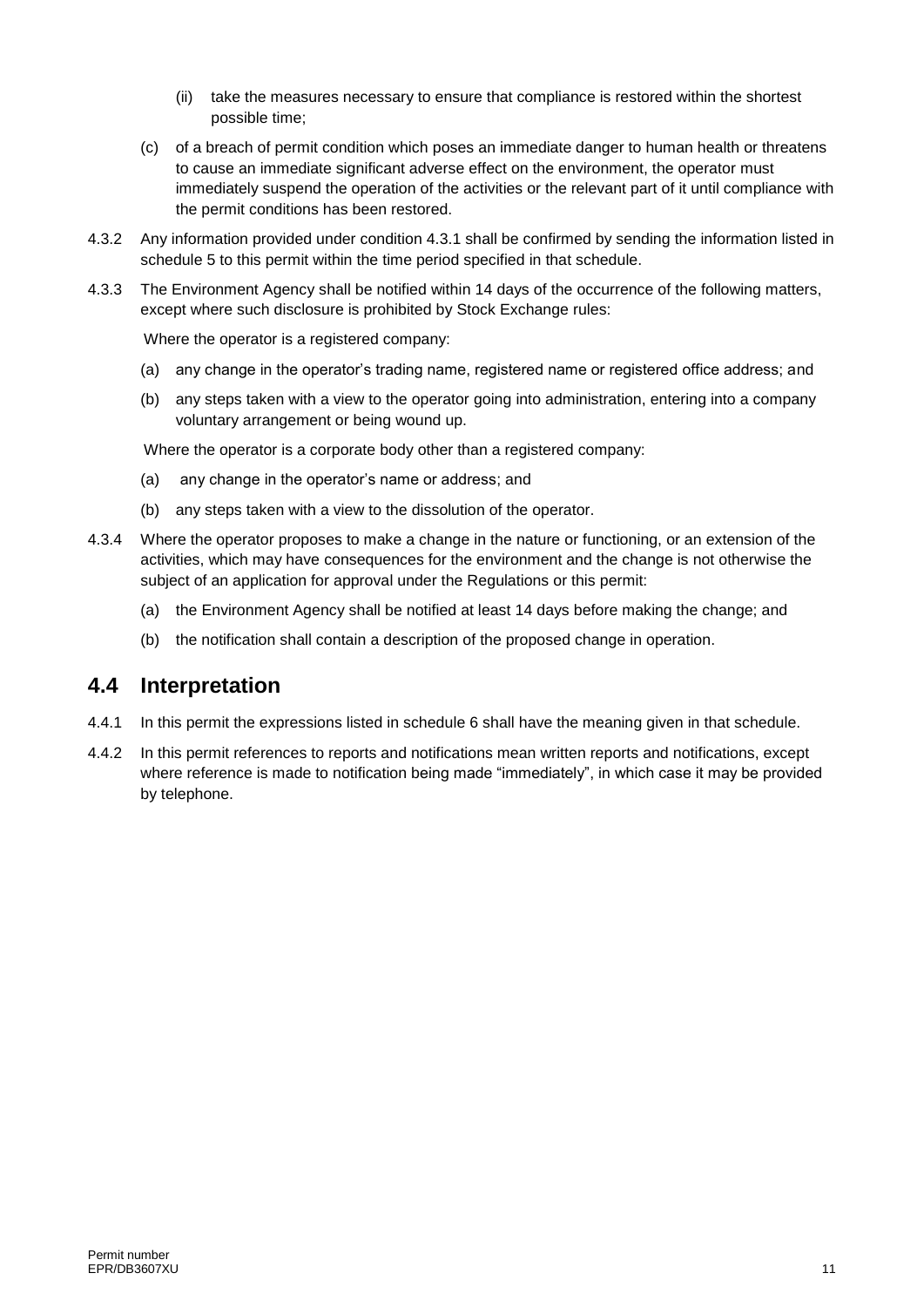## **Schedule 1 – Operations**

| <b>Table S1.1 activities</b>                                                                                                                                                                                                                                                                                              |                                                                                                                                                                                                                                                                                                                                                                                                                                                                                                                                                                                                                                 |  |  |
|---------------------------------------------------------------------------------------------------------------------------------------------------------------------------------------------------------------------------------------------------------------------------------------------------------------------------|---------------------------------------------------------------------------------------------------------------------------------------------------------------------------------------------------------------------------------------------------------------------------------------------------------------------------------------------------------------------------------------------------------------------------------------------------------------------------------------------------------------------------------------------------------------------------------------------------------------------------------|--|--|
| <b>Description of specified activity</b>                                                                                                                                                                                                                                                                                  | <b>Limits of activities</b>                                                                                                                                                                                                                                                                                                                                                                                                                                                                                                                                                                                                     |  |  |
| D01: Deposit into or on to land<br>D15: Storage of waste pending disposal<br>R10: Land treatment resulting in benefit to agriculture or ecological<br>improvement                                                                                                                                                         | The deposit of inert waste into or onto land of types specified in Table S2.1 and<br>quantities specified in Table S1.3.<br>The site is to be engineered in accordance with approved construction proposals<br>required by conditions 2.4.<br>Recovery of waste for restoration including the tonnage specified within Table S1.3<br>and waste types specified within Table S2.3.                                                                                                                                                                                                                                               |  |  |
| R03: Recycling/reclamation of organic substances<br>R05: Recycling/reclamation of other inorganic materials<br>R13: Storage of wastes pending the operations numbered R03 and R05<br>D09: Physical/physico-chemical treatment of waste prior to any other<br>disposal operation<br>D15: Storage of waste pending disposal | Receipt, handling, storage (prior to and after treatment) and physical treatment of<br>inert wastes for the production of aggregate, in accordance with the WRAP Quality<br>Protocol, to ensure that the product achieves end of waste criteria. Treatment shall be<br>limited to wet screening and sorting prior to recovery as a product or disposal. Waste<br>and non wastes for treatment shall be managed in separate stockpiles.<br>Waste types specified within Table S2.2 and quantities specified in table S1.3.<br>Storage of wastes listed in Table S2.2 shall not exceed 10,000 tonnes in total at any<br>one time. |  |  |

| <b>Table S1.2 Operating techniques</b>                  |                                                                                                                                                                   |               |  |  |
|---------------------------------------------------------|-------------------------------------------------------------------------------------------------------------------------------------------------------------------|---------------|--|--|
| <b>Description</b>                                      | <b>Parts</b>                                                                                                                                                      | Date Received |  |  |
| Application                                             | Stability Risk Assessment, Ref: 427.01009.00133/SRA, Version 1<br>Further information provided in Schedule 5 Response Letter Questions 18-20, dated<br>09/03/2018 | 26/06/2017    |  |  |
| Application                                             | Restoration Plan, Ref: 427.01009.00133, Version 1                                                                                                                 | 26/06/2017    |  |  |
| Response to request for<br>information dated 18/12/2017 | Conceptual Site Model, Environmental Setting and Site Design (ESSD) Report v2 (including<br>Appendices 001-012 provided 26/06/2017 and 09/03/2018)                | 09/03/2018    |  |  |
| Response to request for<br>information dated 18/12/2017 | Waste Acceptance at Permitted Landfill, Recovery and Recycling Sites Operated by Brett                                                                            | 09/03/2018    |  |  |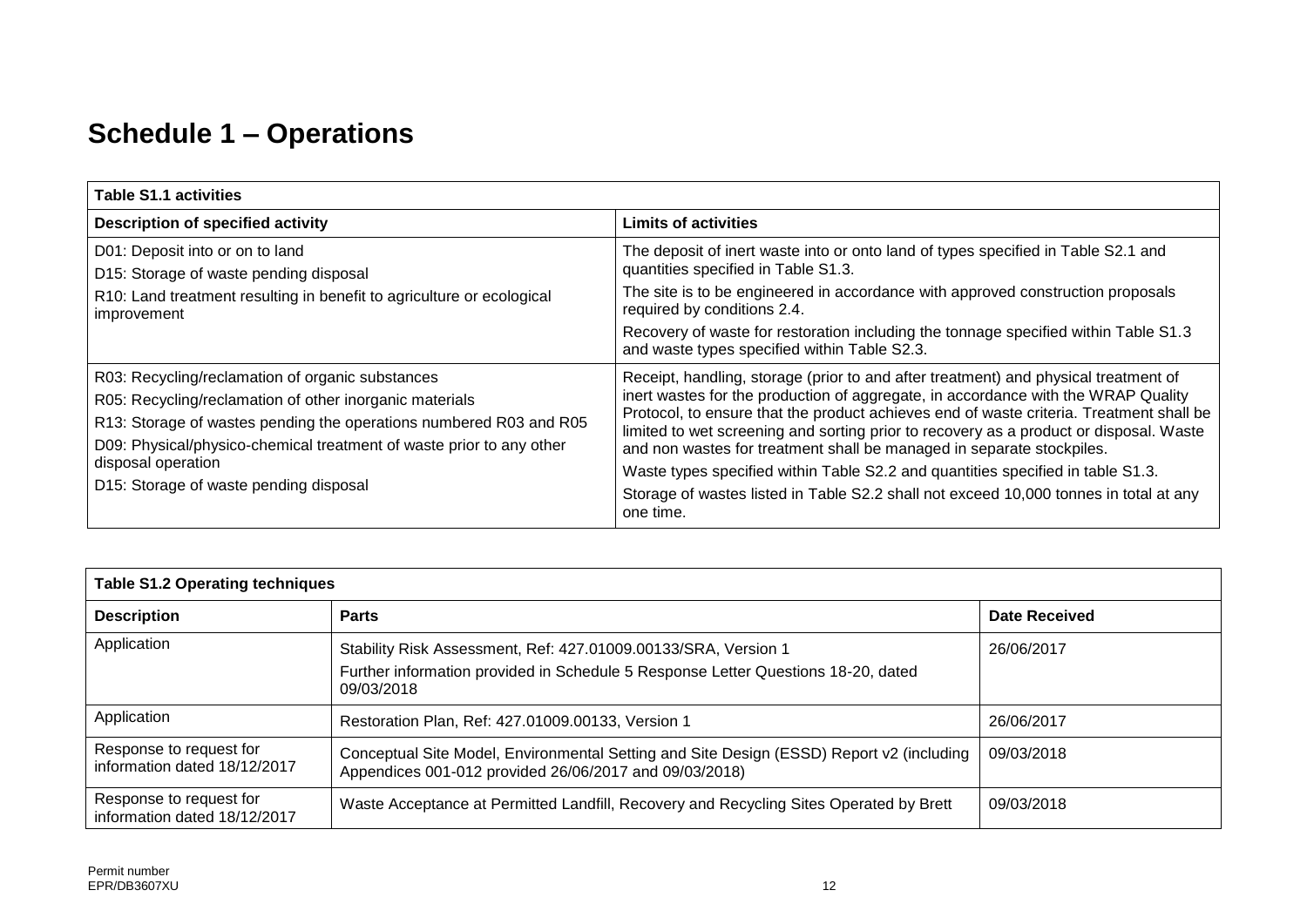| <b>Table S1.2 Operating techniques</b>                  |                                                                                                                                                                                 |                      |  |  |
|---------------------------------------------------------|---------------------------------------------------------------------------------------------------------------------------------------------------------------------------------|----------------------|--|--|
| <b>Description</b><br><b>Parts</b>                      |                                                                                                                                                                                 | <b>Date Received</b> |  |  |
|                                                         | Aggregates Ltd, Ref: QHEST 2, Procedure BA40                                                                                                                                    |                      |  |  |
| Response to request for<br>information dated 25/04/2018 | George Green Noise Assessment, Ref: 402.01009.00216, Version 1                                                                                                                  | 13/07/2018           |  |  |
| Response to request for                                 | Dust Management Plan, Ref: JAE 7935, Revision 4                                                                                                                                 | 27/11/2018           |  |  |
| information dated 25/04/2018                            | The above Dust Management Plan forms part of the operating techniques of this permit<br>unless another plan has been formally agreed with an officer of the Environment Agency. |                      |  |  |
| Response to request for<br>information dated 20/09/2018 | Hydrogeological Risk Assessment, Ref: 427-01009-00133/HRA, Version 2                                                                                                            | 16/12/2018           |  |  |

| Table S1.3 Annual waste input limits             |                          |  |  |
|--------------------------------------------------|--------------------------|--|--|
| Category                                         | Limit                    |  |  |
| Inert waste for disposal                         | 200,000 tonnes per annum |  |  |
| Inert waste for treatment via physical treatment | 30,000 tonnes per annum  |  |  |
| Waste for restoration                            | 57,000 tonnes total      |  |  |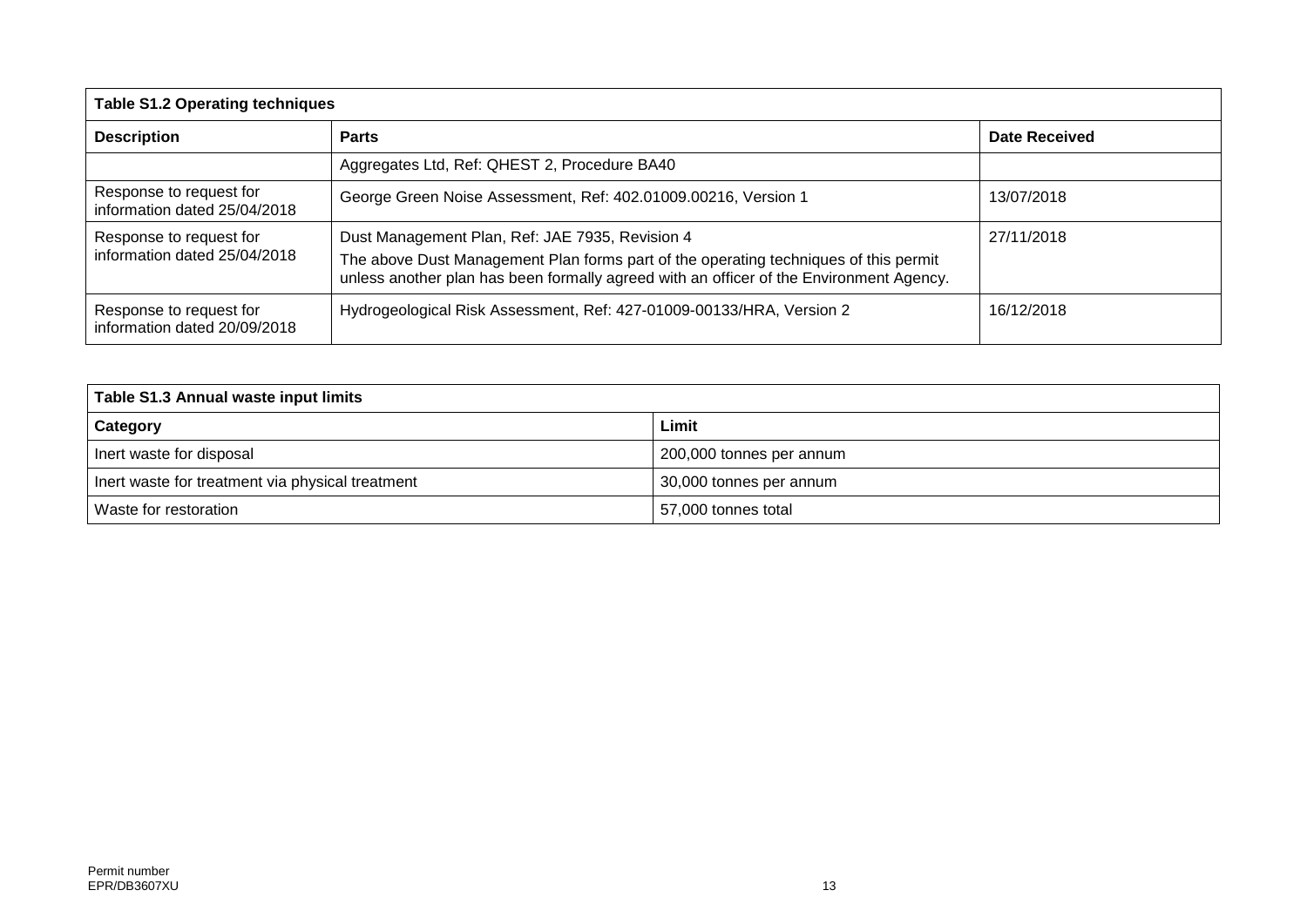## **Schedule 2 – List of permitted waste**

| Table S2.1 Permitted waste types for disposal at a landfill for inert waste |                                                                                                                           |                                                                           |  |
|-----------------------------------------------------------------------------|---------------------------------------------------------------------------------------------------------------------------|---------------------------------------------------------------------------|--|
| 01                                                                          | Wastes resulting from exploration, mining, quarrying,<br>and physical and chemical treatment of minerals                  | <b>Limitations</b>                                                        |  |
| 01 01                                                                       | wastes from mineral excavation                                                                                            |                                                                           |  |
| 01 01 02                                                                    | wastes from mineral non-metalliferous excavation                                                                          |                                                                           |  |
| 01 04                                                                       | wastes from physical and chemical processing of non-<br>metalliferous minerals                                            |                                                                           |  |
| 01 04 08                                                                    | waste gravel and crushed rocks other than those mentioned<br>in 01 04 07                                                  |                                                                           |  |
| 01 04 09                                                                    | waste sand and clays                                                                                                      |                                                                           |  |
| 01 04 12                                                                    | tailings and other wastes from washing and cleaning of<br>minerals other than those mentioned in 01 04 07 and 01 04<br>11 | Only silts from on-site<br>settlement lagoons                             |  |
| 10                                                                          | <b>Wastes from thermal processes</b>                                                                                      |                                                                           |  |
| 10 11                                                                       | wastes from manufacture of glass and glass products                                                                       |                                                                           |  |
| 10 11 03                                                                    | waste glass-based fibrous materials                                                                                       | Only without organic binders                                              |  |
| 10 12                                                                       | wastes from manufacture of ceramic goods, bricks, tiles<br>and construction products                                      |                                                                           |  |
| 10 12 08                                                                    | waste ceramics, bricks, tiles and construction products (after<br>thermal processing)                                     |                                                                           |  |
| 15                                                                          | Waste packaging, absorbents, wiping cloths, filter<br>materials and protective clothing not otherwise<br>specified        |                                                                           |  |
| 15 01                                                                       | packaging (including separately collected municipal<br>packaging waste)                                                   |                                                                           |  |
| 15 01 07                                                                    | glass packaging                                                                                                           |                                                                           |  |
| 17                                                                          | <b>Construction and demolition wastes (including</b><br>excavated soil from contaminated sites)                           |                                                                           |  |
| 1701                                                                        | concrete, bricks, tiles and ceramics                                                                                      |                                                                           |  |
| 17 01 01                                                                    | concrete                                                                                                                  | Selected construction and                                                 |  |
| 17 01 02                                                                    | bricks                                                                                                                    | demolition waste (C & D<br>waste): with low contents of<br>other types of |  |
| 17 01 03                                                                    | tiles and ceramics                                                                                                        |                                                                           |  |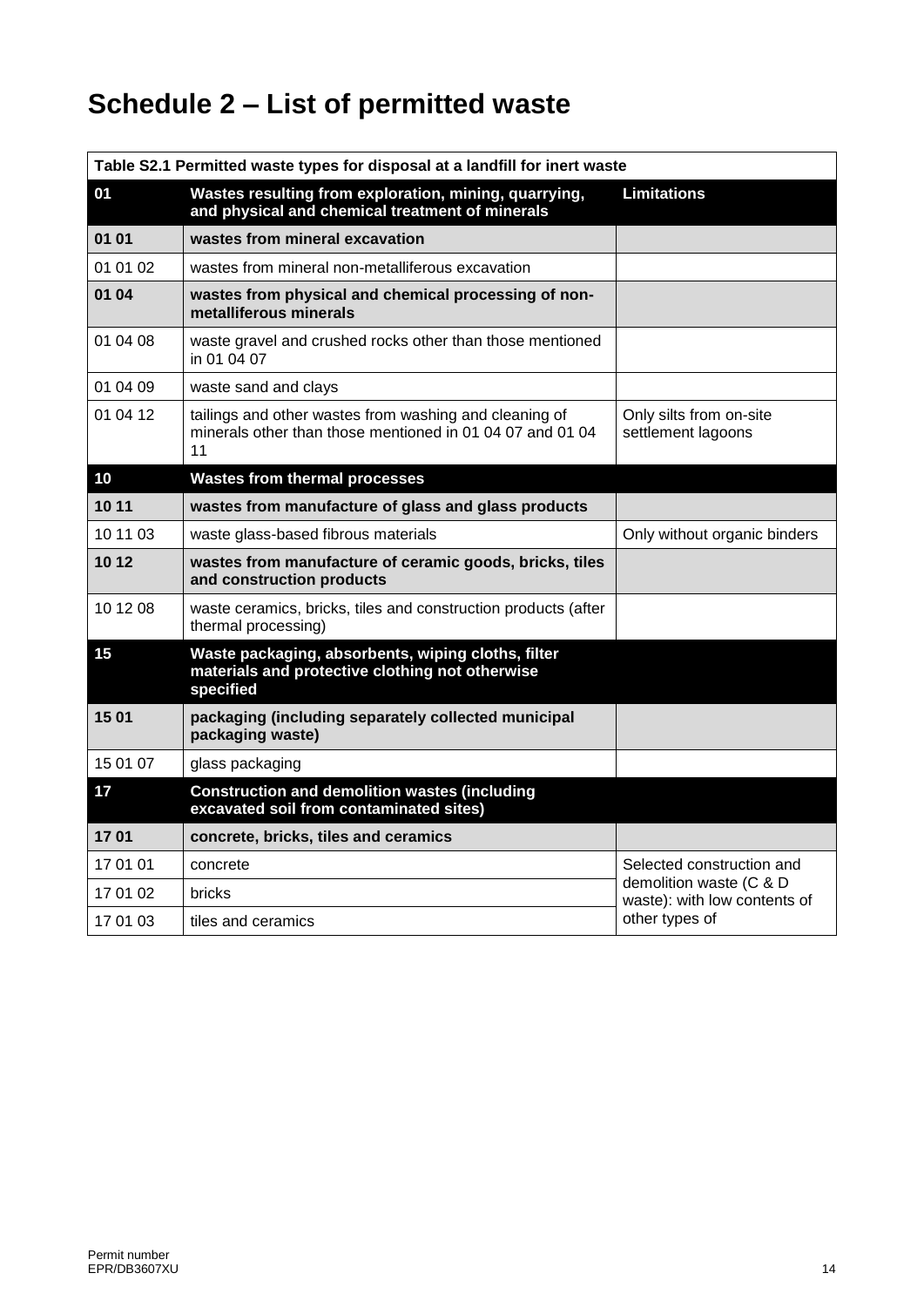|          | Table S2.1 Permitted waste types for disposal at a landfill for inert waste                                                                                                      |                                                                                                                                                                                                                                                                                                                                                                                                                                                                                                                                                                                      |  |  |
|----------|----------------------------------------------------------------------------------------------------------------------------------------------------------------------------------|--------------------------------------------------------------------------------------------------------------------------------------------------------------------------------------------------------------------------------------------------------------------------------------------------------------------------------------------------------------------------------------------------------------------------------------------------------------------------------------------------------------------------------------------------------------------------------------|--|--|
| 17 01 07 | mixtures of concrete, bricks, tiles and ceramics other than<br>those mentioned in 17 01 06                                                                                       | materials (like metals, plastic,<br>organics, wood, rubber, etc).<br>The origin of the waste must<br>be known.<br>No C&D waste from<br>buildings, polluted with<br>inorganic or organic<br>dangerous substances e.g.<br>because of production<br>processes in the construction,<br>soil pollution, storage and<br>usage of pesticides or other<br>dangerous substances, etc,<br>unless it is made clear that<br>the demolished building was<br>not significantly polluted.<br>No C&D waste from<br>buildings, treated, covered or<br>painted with materials,<br>containing dangerous |  |  |
|          |                                                                                                                                                                                  | substances in significant<br>amounts.                                                                                                                                                                                                                                                                                                                                                                                                                                                                                                                                                |  |  |
| 1702     | wood, glass and plastic                                                                                                                                                          |                                                                                                                                                                                                                                                                                                                                                                                                                                                                                                                                                                                      |  |  |
| 17 02 02 | glass                                                                                                                                                                            |                                                                                                                                                                                                                                                                                                                                                                                                                                                                                                                                                                                      |  |  |
| 1705     | soil (including excavated soil from contaminated sites),<br>stones and dredging spoil                                                                                            |                                                                                                                                                                                                                                                                                                                                                                                                                                                                                                                                                                                      |  |  |
| 17 05 04 | soil and stones other than those mentioned in 17 05 03                                                                                                                           | Soil and stones other than<br>those mentioned in 17 05 03.                                                                                                                                                                                                                                                                                                                                                                                                                                                                                                                           |  |  |
| 1709     | other construction and demolition wastes                                                                                                                                         |                                                                                                                                                                                                                                                                                                                                                                                                                                                                                                                                                                                      |  |  |
| 17 09 04 | Mixed construction & demolition wastes                                                                                                                                           | Comprising a mixture of<br>concrete, bricks, tiles,<br>ceramics, glass, soils &<br>stones eg from<br>uncontaminated sites.                                                                                                                                                                                                                                                                                                                                                                                                                                                           |  |  |
| 19       | Wastes from waste management facilities, off-site waste<br>water treatment plants and the preparation of water<br>intended for human consumption and water for<br>industrial use |                                                                                                                                                                                                                                                                                                                                                                                                                                                                                                                                                                                      |  |  |
| 19 12    | wastes from the mechanical treatment of waste (for<br>example sorting, crushing, compacting, pelletising) not<br>otherwise specified                                             |                                                                                                                                                                                                                                                                                                                                                                                                                                                                                                                                                                                      |  |  |
| 19 12 05 | glass                                                                                                                                                                            |                                                                                                                                                                                                                                                                                                                                                                                                                                                                                                                                                                                      |  |  |
| 19 12 09 | minerals (for example sand, stones)                                                                                                                                              |                                                                                                                                                                                                                                                                                                                                                                                                                                                                                                                                                                                      |  |  |
| 20       | Municipal wastes (household waste and similar<br>commercial, industrial and institutional wastes)<br>including separately collected fractions                                    |                                                                                                                                                                                                                                                                                                                                                                                                                                                                                                                                                                                      |  |  |
| 20 01    | separately collected fractions (except 15 01)                                                                                                                                    |                                                                                                                                                                                                                                                                                                                                                                                                                                                                                                                                                                                      |  |  |
| 20 01 02 | glass                                                                                                                                                                            | Separately collected glass<br>only                                                                                                                                                                                                                                                                                                                                                                                                                                                                                                                                                   |  |  |
| 20 02    | garden and park wastes (including cemetery waste)                                                                                                                                |                                                                                                                                                                                                                                                                                                                                                                                                                                                                                                                                                                                      |  |  |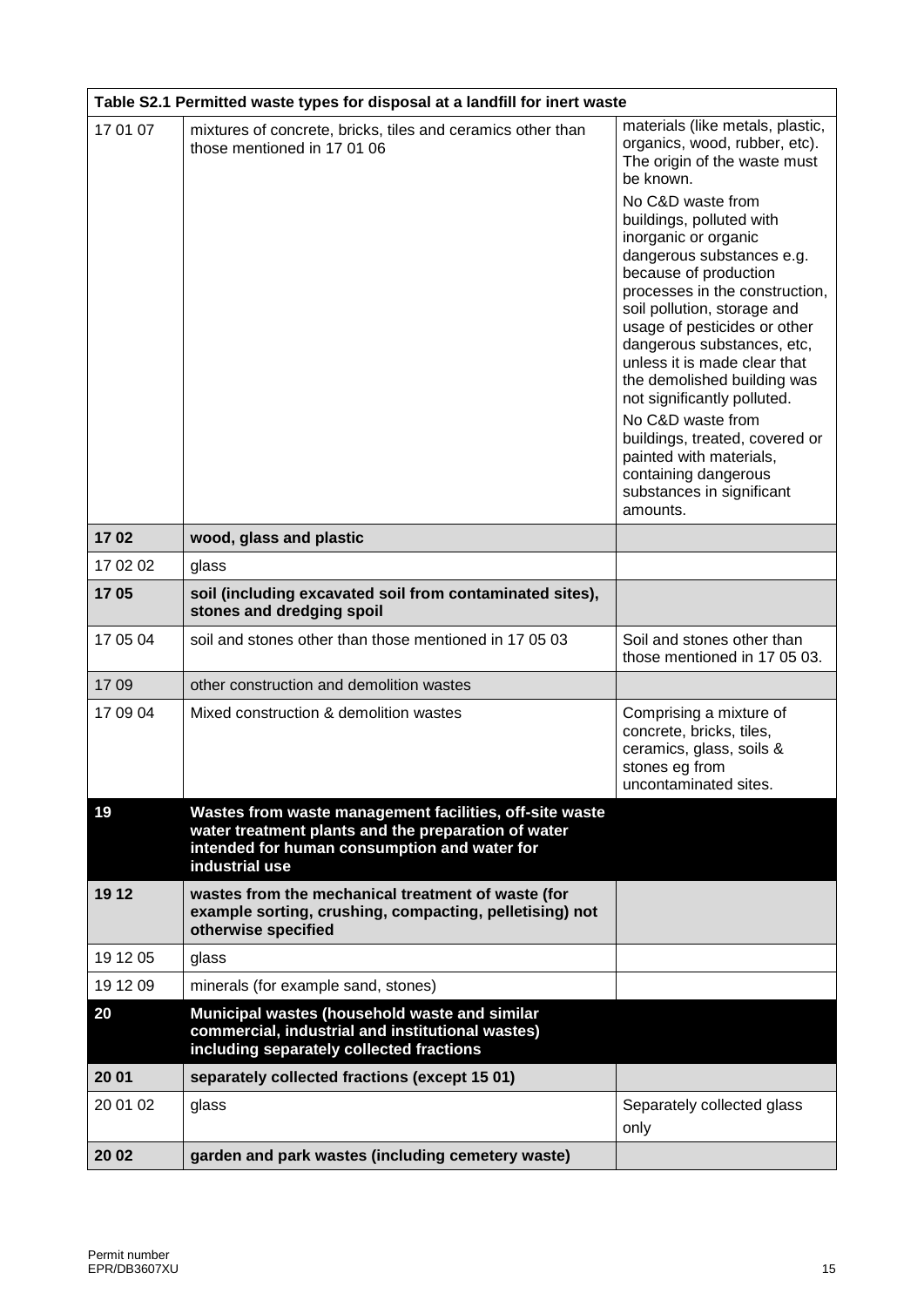| Table S2.1 Permitted waste types for disposal at a landfill for inert waste |                 |                               |
|-----------------------------------------------------------------------------|-----------------|-------------------------------|
| 20 02 02                                                                    | soil and stones | Only from garden and parks    |
|                                                                             |                 | waste; excluding top soil and |
|                                                                             |                 | peat                          |

| Table S2.2 Permitted waste types for physical treatment |                                                                                                 |                                                                                                                                                                           |  |
|---------------------------------------------------------|-------------------------------------------------------------------------------------------------|---------------------------------------------------------------------------------------------------------------------------------------------------------------------------|--|
| 17                                                      | <b>Construction and demolition wastes (including</b><br>excavated soil from contaminated sites) |                                                                                                                                                                           |  |
| 1705                                                    | soil (including excavated soil from contaminated sites),<br>stones and dredging spoil           |                                                                                                                                                                           |  |
| 17 05 04                                                | soil and stones other than those mentioned in 17 05 03                                          | Inert mineral wastes from off-<br>site sources subject to the<br>proposed landfill WAC. Must<br>not contain any contaminated<br>soil or stone from<br>contaminated sites. |  |

| Table S2.3 Permitted waste types for treatment prior to and use for restoration |                                                                                                                                               |                                                            |  |
|---------------------------------------------------------------------------------|-----------------------------------------------------------------------------------------------------------------------------------------------|------------------------------------------------------------|--|
| 17                                                                              | <b>Construction and demolition wastes (including</b><br>excavated soil from contaminated sites)                                               |                                                            |  |
| 1705                                                                            | soil (including excavated soil from contaminated sites),<br>stones and dredging spoil                                                         |                                                            |  |
| 17 05 04                                                                        | soil and stones other than those mentioned in 17 05 03                                                                                        | Soil and stones other than<br>those mentioned in 17 05 03. |  |
| 20                                                                              | Municipal wastes (household waste and similar<br>commercial, industrial and institutional wastes)<br>including separately collected fractions |                                                            |  |
| 20 02                                                                           | garden and park wastes (including cemetery waste)                                                                                             |                                                            |  |
| 20 02 02                                                                        | soil and stones                                                                                                                               |                                                            |  |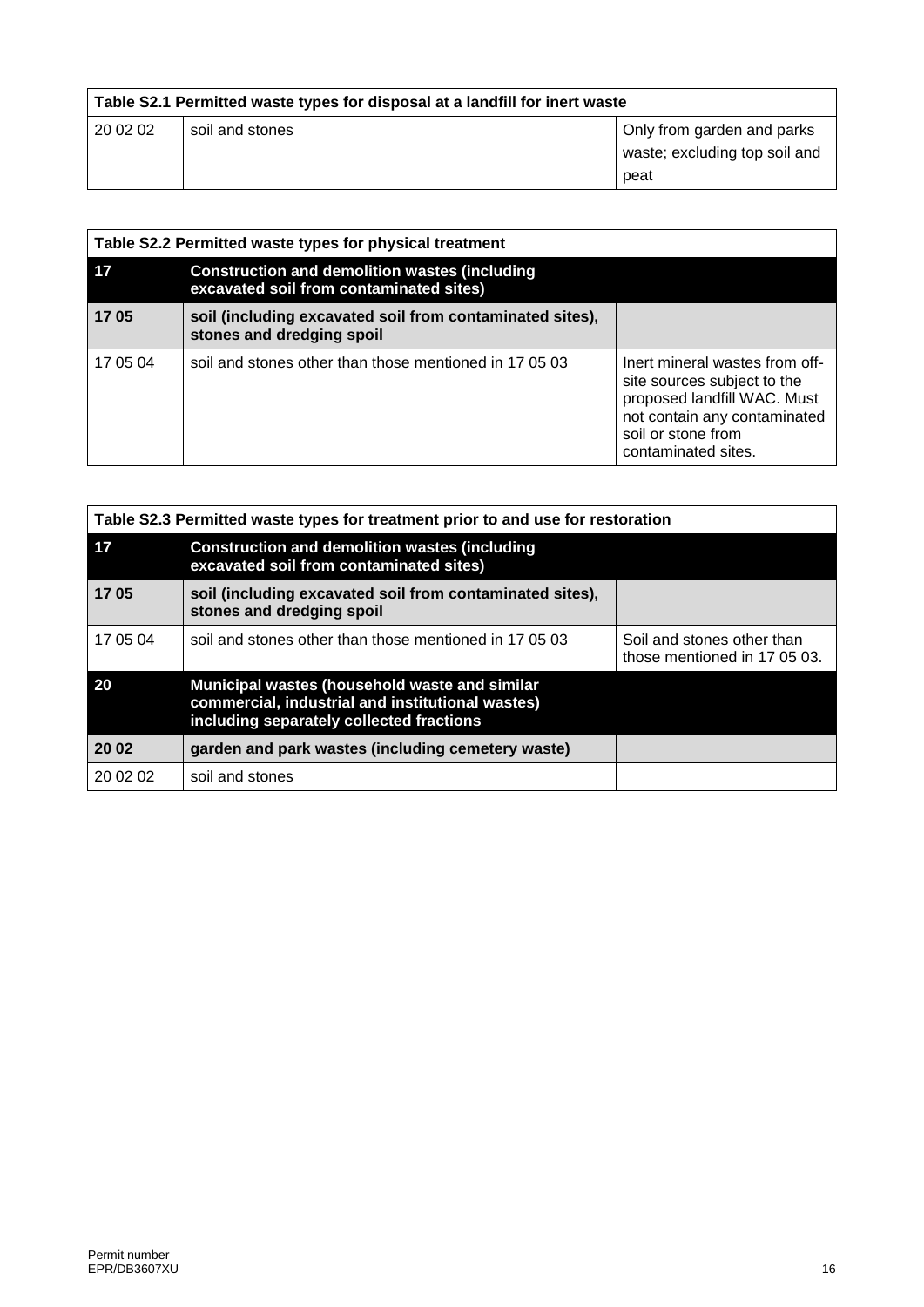## **Schedule 3 – Emissions and monitoring**

| Table S3.1 Groundwater – emission limits and monitoring requirements               |                  |                              |                     |                                |                                                                                                                                                                                                                                                                                                           |
|------------------------------------------------------------------------------------|------------------|------------------------------|---------------------|--------------------------------|-----------------------------------------------------------------------------------------------------------------------------------------------------------------------------------------------------------------------------------------------------------------------------------------------------------|
| <b>Monitoring point</b><br>reference                                               | <b>Parameter</b> | Limit<br>(including<br>unit) | Reference<br>Period | <b>Monitoring</b><br>frequency | Monitoring standard or method                                                                                                                                                                                                                                                                             |
| GG05<br>GG06<br>DW <sub>1</sub><br>Drawing ESID 007<br>Environmental<br>Monitoring | Sulphate         | 228 mg/l                     | Spot sample         | Quarterly                      | As specified in Environment Agency Guidance LFTGN02<br>'Monitoring of Landfill Leachate, Groundwater and Surface Water'<br>(February 2003), risk assessments for your environmental permit<br>(www.gov.uk), or such other subsequent guidance as may be<br>agreed in writing with the Environment Agency. |
|                                                                                    | Nickel           | $0.025$ mg/l                 |                     |                                |                                                                                                                                                                                                                                                                                                           |
|                                                                                    | Selenium         | $0.007$ mg/l                 |                     |                                |                                                                                                                                                                                                                                                                                                           |
|                                                                                    | Cadmium          | $0.0035$ mg/l                |                     |                                |                                                                                                                                                                                                                                                                                                           |
|                                                                                    | Naphthalene      | $0.00168$ mg/l               |                     |                                |                                                                                                                                                                                                                                                                                                           |
|                                                                                    | Arsenic          | $0.0042$ mg/l                |                     |                                |                                                                                                                                                                                                                                                                                                           |

**Table S3.2 Landfill gas in monitoring boreholes – limits and monitoring requirements**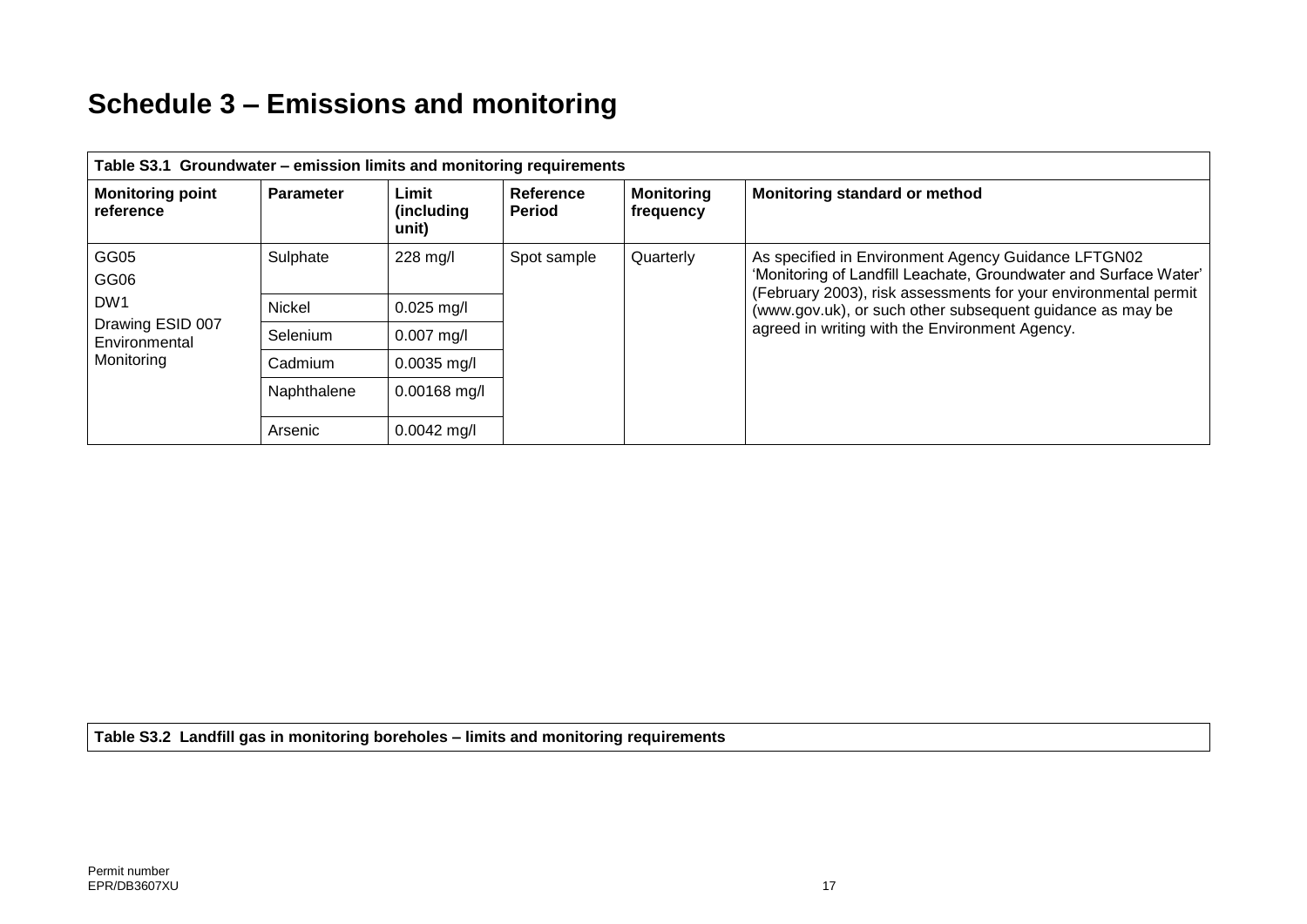| <b>Monitoring point Ref.</b><br>/description, Drawing<br><b>ESID 007</b><br><b>Environmental</b><br><b>Monitoring March</b><br>2018 | <b>Parameter</b>                | Limit<br>(including<br>units) | <b>Monitoring</b><br>frequency | Monitoring standard or method                                                                                                                                                                                      |
|-------------------------------------------------------------------------------------------------------------------------------------|---------------------------------|-------------------------------|--------------------------------|--------------------------------------------------------------------------------------------------------------------------------------------------------------------------------------------------------------------|
| Perimeter monitoring                                                                                                                | Methane                         | 1%                            | Quarterly                      | As specified in Environment Agency Guidance LFTGN03 'Guidance on the                                                                                                                                               |
| boreholes GG01,<br>GG02, GG03, GG04,                                                                                                | Oxygen                          | No limit                      |                                | management of landfill gas' (September 2004) or such other subsequent guidance as<br>may be agreed in writing with the Environment Agency.                                                                         |
| GG05, GG06, GG07                                                                                                                    | Atmospheric<br>Pressure         | No limit                      |                                | Record whether the ground is:                                                                                                                                                                                      |
|                                                                                                                                     | <b>Differential</b><br>Pressure | No limit                      |                                | waterlogged<br>frozen                                                                                                                                                                                              |
|                                                                                                                                     | Carbon dioxide                  | No limit                      |                                | snow covered                                                                                                                                                                                                       |
| Internal gas monitoring                                                                                                             | Methane                         | No limit                      | Quarterly                      | As specified in Environment Agency Guidance LFTGN03 'Guidance on the<br>management of landfill gas' (September 2004) or such other subsequent guidance as<br>may be agreed in writing with the Environment Agency. |
| points (2 per ha, as<br>detail on Drawing                                                                                           | Carbon Dioxide                  | No limit                      |                                |                                                                                                                                                                                                                    |
| <b>ESID 007</b>                                                                                                                     | Oxygen                          | No limit                      |                                |                                                                                                                                                                                                                    |
| Environmental<br>Monitoring).                                                                                                       | Atmospheric<br>Pressure         | No limit                      |                                | Record whether the ground is:<br>waterlogged                                                                                                                                                                       |
|                                                                                                                                     | <b>Differential</b><br>Pressure | No limit                      |                                | frozen<br>snow covered                                                                                                                                                                                             |

| Table S3.3 Particulate matter in ambient air - monitoring requirements |                                                                                          |                                                                                   |                                   |                                       |                                                                                                                                              |
|------------------------------------------------------------------------|------------------------------------------------------------------------------------------|-----------------------------------------------------------------------------------|-----------------------------------|---------------------------------------|----------------------------------------------------------------------------------------------------------------------------------------------|
| <b>Monitoring</b><br>Point Ref.<br>/Description                        | <b>Parameter</b>                                                                         | Limit                                                                             | <b>Reference</b><br><b>Period</b> | <b>Monitoring</b><br><b>Frequency</b> | <b>Monitoring Standard or Method</b>                                                                                                         |
| DM3, DM4                                                               | Suspended<br>particulate<br>matter with an<br>aerodynamic<br>diameter of less<br>than 10 | 50 $\mu$ g/m <sup>-3</sup> (not to be<br>exceeded more than 35<br>times per year) | 24 hour<br>mean                   | Continuous                            | Direct-reading continuous nephelometer, specifically a Turnkey<br>Osiris analyser, which has MCERTS approval as an indicative<br>PM monitor. |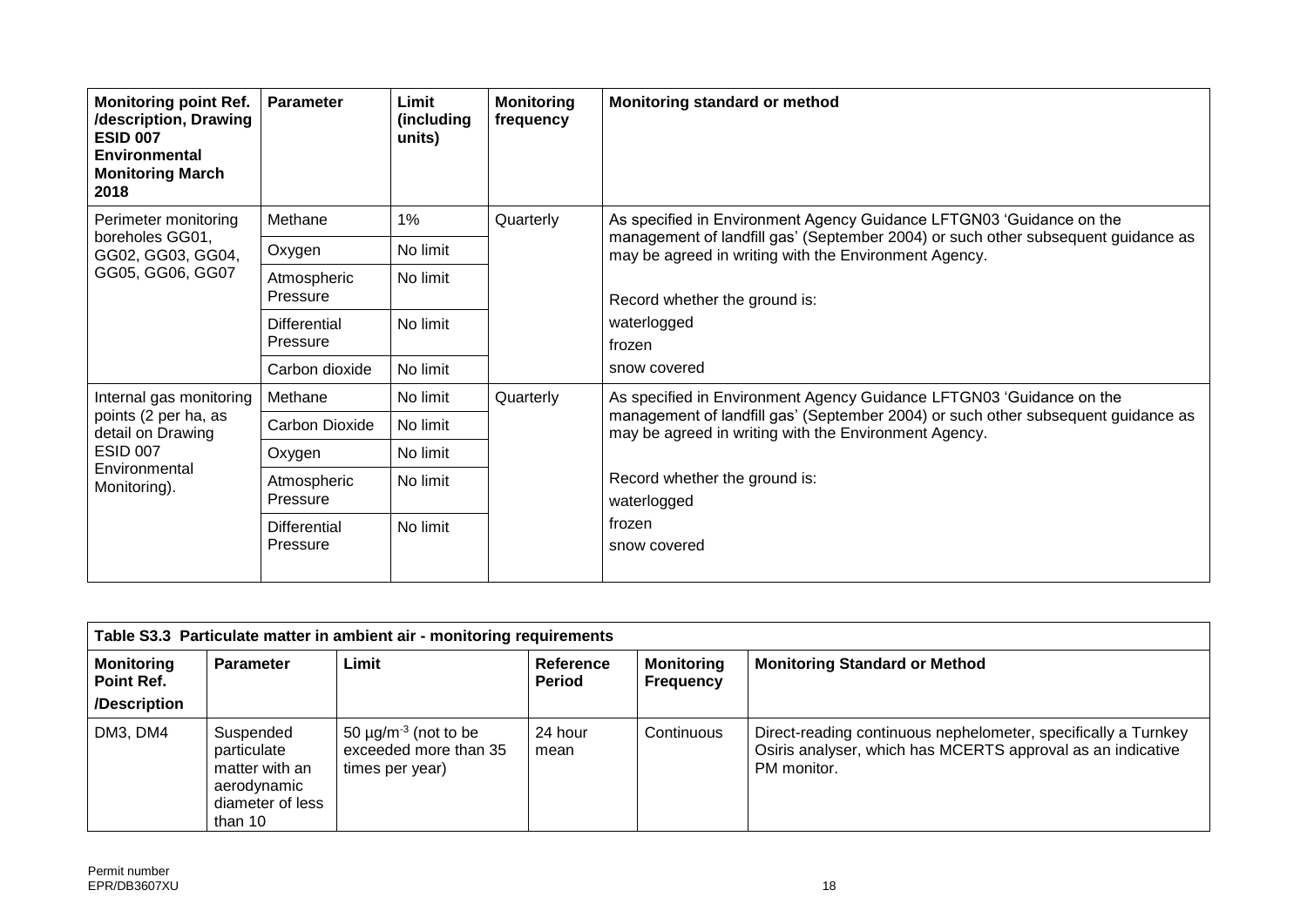|                                                 |                       | Table S3.3 Particulate matter in ambient air - monitoring requirements |                            |                                |                                      |
|-------------------------------------------------|-----------------------|------------------------------------------------------------------------|----------------------------|--------------------------------|--------------------------------------|
| <b>Monitoring</b><br>Point Ref.<br>/Description | <b>Parameter</b>      | Limit                                                                  | Reference<br><b>Period</b> | <b>Monitoring</b><br>Frequency | <b>Monitoring Standard or Method</b> |
|                                                 | micrometres<br>(PM10) |                                                                        |                            |                                |                                      |

| Table S3.4 Groundwater - other monitoring requirements |                                                                                                                                                                                                                  |                                                 |                                                                                                                                                                                                                                                                                                                                                                                                                                                                    |  |
|--------------------------------------------------------|------------------------------------------------------------------------------------------------------------------------------------------------------------------------------------------------------------------|-------------------------------------------------|--------------------------------------------------------------------------------------------------------------------------------------------------------------------------------------------------------------------------------------------------------------------------------------------------------------------------------------------------------------------------------------------------------------------------------------------------------------------|--|
| <b>Monitoring Point</b><br><b>Ref./Description</b>     | <b>Parameter</b>                                                                                                                                                                                                 | <b>Monitoring</b><br>frequency                  | Monitoring standard or method                                                                                                                                                                                                                                                                                                                                                                                                                                      |  |
| Up gradient                                            | <b>Water Level</b>                                                                                                                                                                                               | Quarterly                                       | As specified in Environment Agency Guidance LFTGN02 'Monitoring of Landfill                                                                                                                                                                                                                                                                                                                                                                                        |  |
| GG01, GG02                                             | Electrical Conductivity,<br>Quarterly<br>Chloride, Ammoniacal Nitrogen,<br>pH, Total Alkalinity,<br>Magnesium, Potassium,<br>Calcium, Sodium, Chromium,<br>Copper, Iron, Lead, Zinc,<br>Manganese, TON, TOC, COD |                                                 | Leachate, Groundwater and Surface Water' (February 2003), risk assessments for<br>your environmental permit (www.gov.uk), or such other subsequent guidance as<br>may be agreed in writing with the Environment Agency.                                                                                                                                                                                                                                            |  |
|                                                        | <b>Hazardous Substances</b>                                                                                                                                                                                      | Annually for<br>first six years<br>of operation |                                                                                                                                                                                                                                                                                                                                                                                                                                                                    |  |
|                                                        | Base of monitoring point<br>(mAOD)                                                                                                                                                                               | Annually                                        |                                                                                                                                                                                                                                                                                                                                                                                                                                                                    |  |
| Down gradient                                          | Water Level                                                                                                                                                                                                      | Quarterly                                       | As specified in Environment Agency Guidance LFTGN02 'Monitoring of Landfill                                                                                                                                                                                                                                                                                                                                                                                        |  |
| GG05, GG06                                             | Electrical Conductivity,<br>Chloride, Ammoniacal Nitrogen,<br>pH, Total Alkalinity,<br>Magnesium, Potassium,<br>Calcium, Sodium, Chromium,<br>Copper, Iron, Lead, Zinc,<br>Manganese, TON, TOC, COD              | Quarterly                                       | Leachate, Groundwater and Surface Water' (February 2003), risk assessments for<br>your environmental permit (www.gov.uk), or such other subsequent guidance as<br>may be agreed in writing with the Environment Agency.<br>After the initial 6 year monitoring period for hazardous substances, if the results of<br>quarterly or annual monitoring suggest an increase in contamination, the operator<br>shall also undertake a full hazardous substances screen. |  |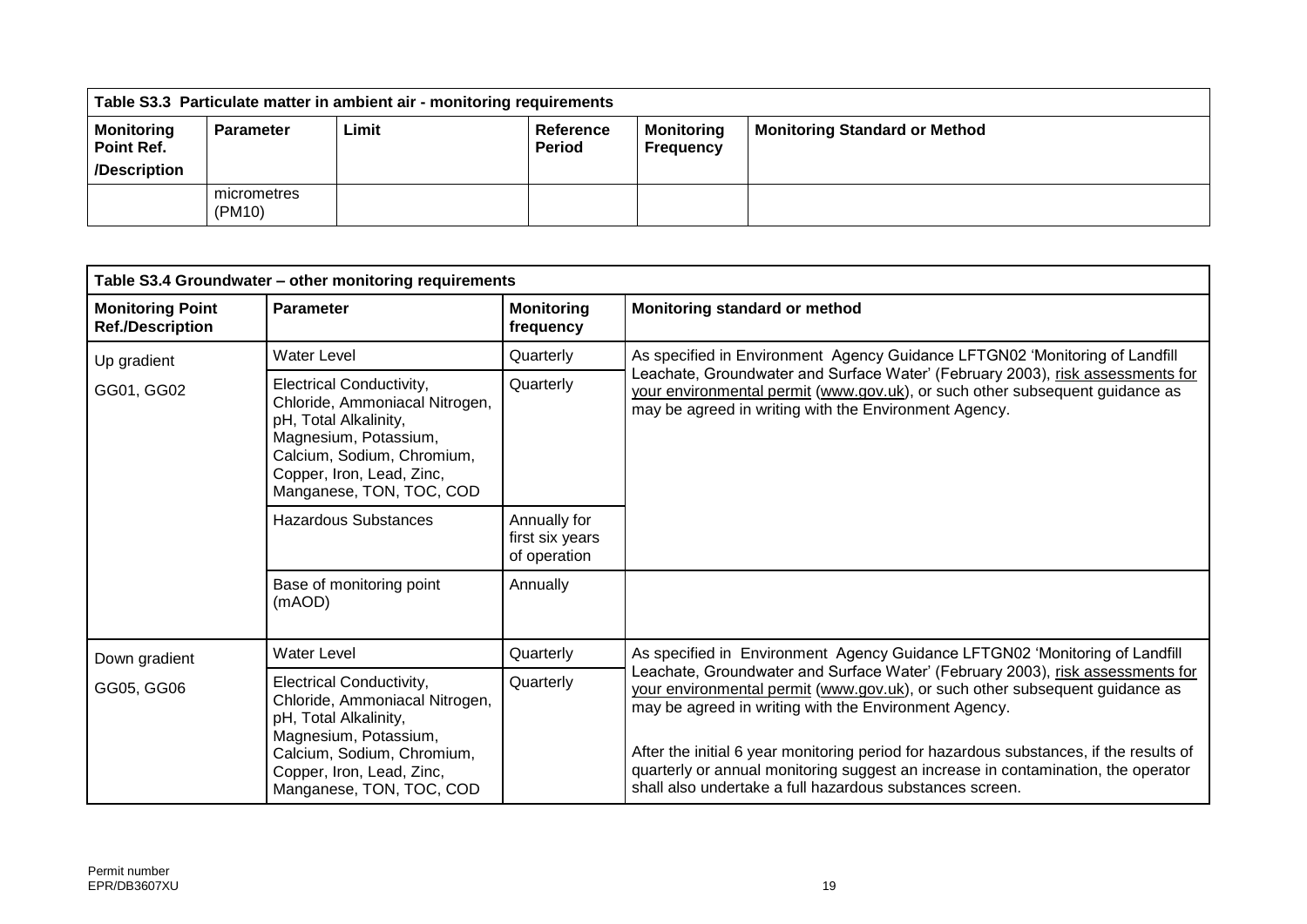| Table S3.4 Groundwater - other monitoring requirements |                                                                                                                                                                                                            |                                                                            |                               |
|--------------------------------------------------------|------------------------------------------------------------------------------------------------------------------------------------------------------------------------------------------------------------|----------------------------------------------------------------------------|-------------------------------|
| <b>Monitoring Point</b><br><b>Ref./Description</b>     | <b>Parameter</b>                                                                                                                                                                                           | <b>Monitoring</b><br>frequency                                             | Monitoring standard or method |
|                                                        | Hazardous substances                                                                                                                                                                                       | Annually for<br>first six years<br>of operation<br>then every two<br>years |                               |
|                                                        | Base of monitoring point<br>(mAOD)                                                                                                                                                                         | Annually                                                                   |                               |
| DW1                                                    | <b>Electrical Conductivity,</b><br>Chloride, Ammoniacal Nitrogen,<br>pH, Total Alkalinity,<br>Magnesium, Potassium,<br>Calcium, Sodium, Chromium,<br>Copper, Iron, Lead, Zinc,<br>Manganese, TON, TOC, COD | Quarterly                                                                  |                               |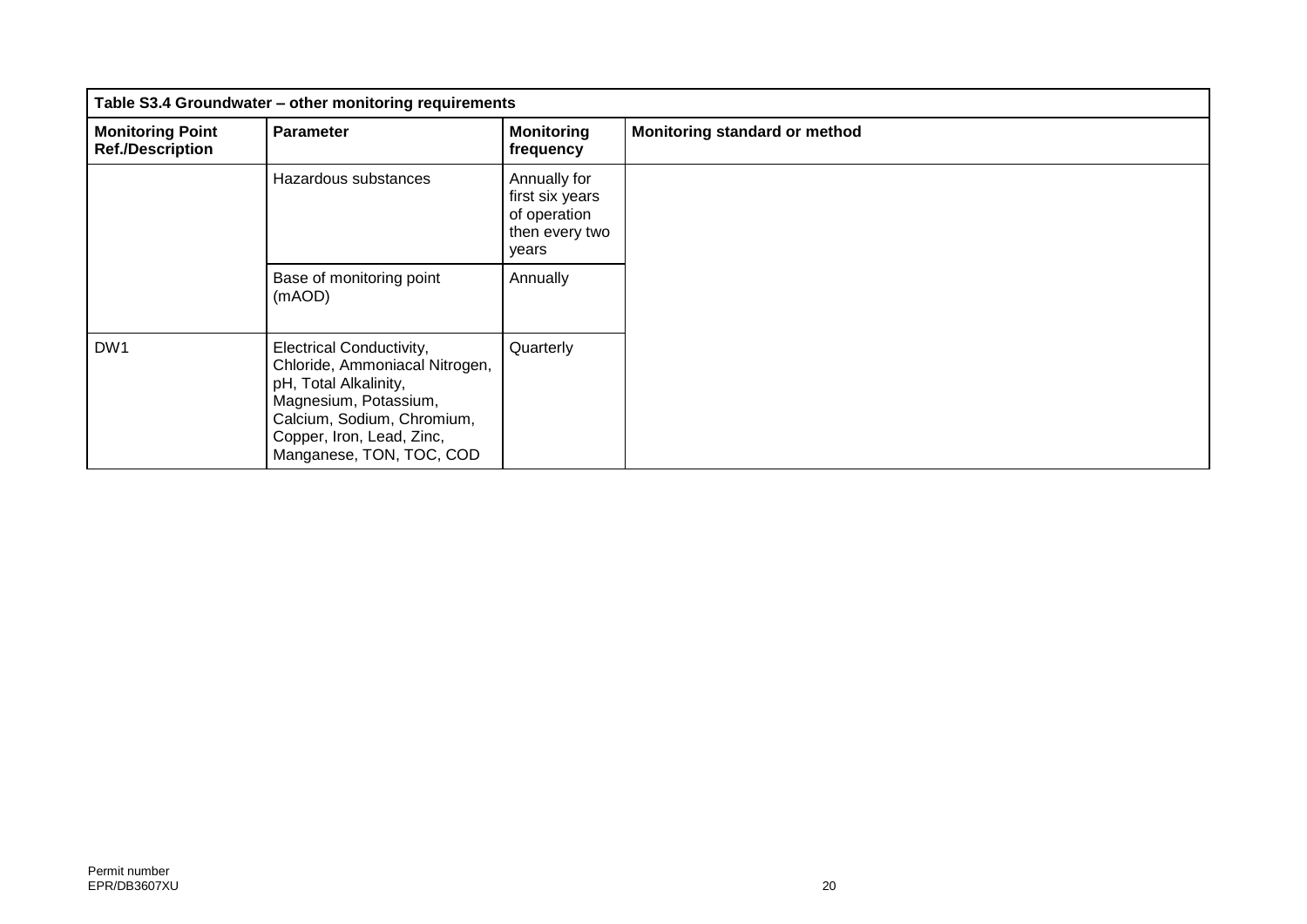## **Schedule 4 – Reporting**

Parameters, for which reports shall be made, in accordance with conditions of this permit, are listed below.

| Table S4.1 Reporting of monitoring data                                          |                         |                                                 |  |
|----------------------------------------------------------------------------------|-------------------------|-------------------------------------------------|--|
| <b>Parameter</b>                                                                 | <b>Reporting period</b> | Period ends                                     |  |
| Emission to groundwater<br>As specified by schedule 3, tables S3.1<br>and $S3.4$ | Every 3 months          | 31 March, 30 June, 30 September, 31<br>December |  |
| Landfill gas in monitoring boreholes<br>As specified by schedule 3, table S3.2   | Every 3 months          | 31 March, 30 June, 30 September, 31<br>December |  |
| Particulate matter in ambient air.<br>As required by schedule 3, table S3.3      | Every 6 months          | 30 June, 31 December                            |  |

| <b>Table S4.2 Reporting Forms</b>                          |                                                                                                                |              |  |
|------------------------------------------------------------|----------------------------------------------------------------------------------------------------------------|--------------|--|
| Media/parameter                                            | <b>Reporting Format</b>                                                                                        | Date of Form |  |
| Groundwater                                                | Form Groundwater 1, or other reporting<br>format to be agreed in writing with the<br><b>Environment Agency</b> | DD/MM/YY     |  |
| Landfill gas                                               | Form LFG 1, or other reporting format<br>to be agreed in writing with the<br><b>Environment Agency</b>         | DD/MM/YY     |  |
| Particulate matter                                         | Form Particulate 1, or other reporting<br>format to be agreed in writing with the<br><b>Environment Agency</b> | DD/MM/YY     |  |
| Waste Return                                               | E-waste Return Form                                                                                            |              |  |
| Landfill<br>topographical<br>surveys and<br>interpretation | Topographical survey drawing                                                                                   |              |  |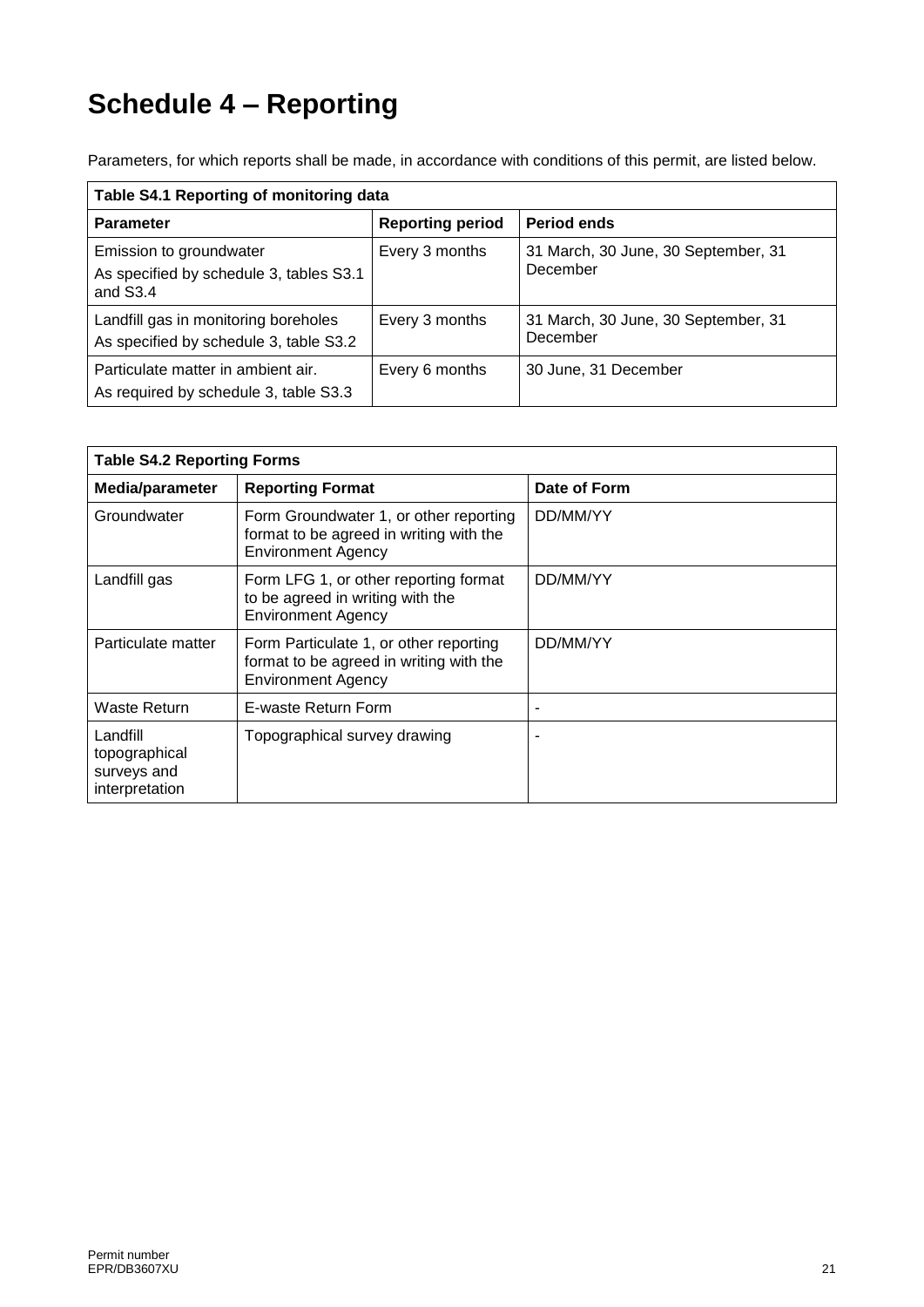## **Schedule 5 – Notification**

This page outlines the information that the operator must provide.

Units of measurement used in information supplied under Part A and B requirements shall be appropriate to the circumstances of the emission. Where appropriate, a comparison should be made of actual emissions and authorised emission limits.

If any information is considered commercially confidential, it should be separated from non-confidential information, supplied on a separate sheet and accompanied by an application for commercial confidentiality under the provisions of the EP Regulations.

### **Part A**

| Permit Number                  |  |
|--------------------------------|--|
| Name of operator               |  |
| <b>Location of Facility</b>    |  |
|                                |  |
| Time and date of the detection |  |

| (a) Notification requirements for any incident or accident which significantly affects or may<br>significantly affect the environment |  |  |
|---------------------------------------------------------------------------------------------------------------------------------------|--|--|
| To be notified within 24 hours of detection                                                                                           |  |  |
| Date and Time of the event                                                                                                            |  |  |
| Reference or description of the<br>location of the event                                                                              |  |  |
| Description of where any release<br>into the environment took place                                                                   |  |  |
| Substances(s) potentially released                                                                                                    |  |  |
| Best estimate of the quantity or<br>rate of release of substances                                                                     |  |  |
| Measures taken, or intended to be<br>taken, to stop any emission                                                                      |  |  |
| Description of the failure or<br>accident.                                                                                            |  |  |

| (b) Notification requirements for the breach of a limit                      |  |  |
|------------------------------------------------------------------------------|--|--|
| To be notified within 24 hours of detection unless otherwise specified below |  |  |
| Emission point reference/ source                                             |  |  |
| Parameter(s)                                                                 |  |  |
| Limit                                                                        |  |  |
| Measured value and uncertainty                                               |  |  |
| Date and time of monitoring                                                  |  |  |
| Measures taken, or intended to be<br>taken, to stop the emission             |  |  |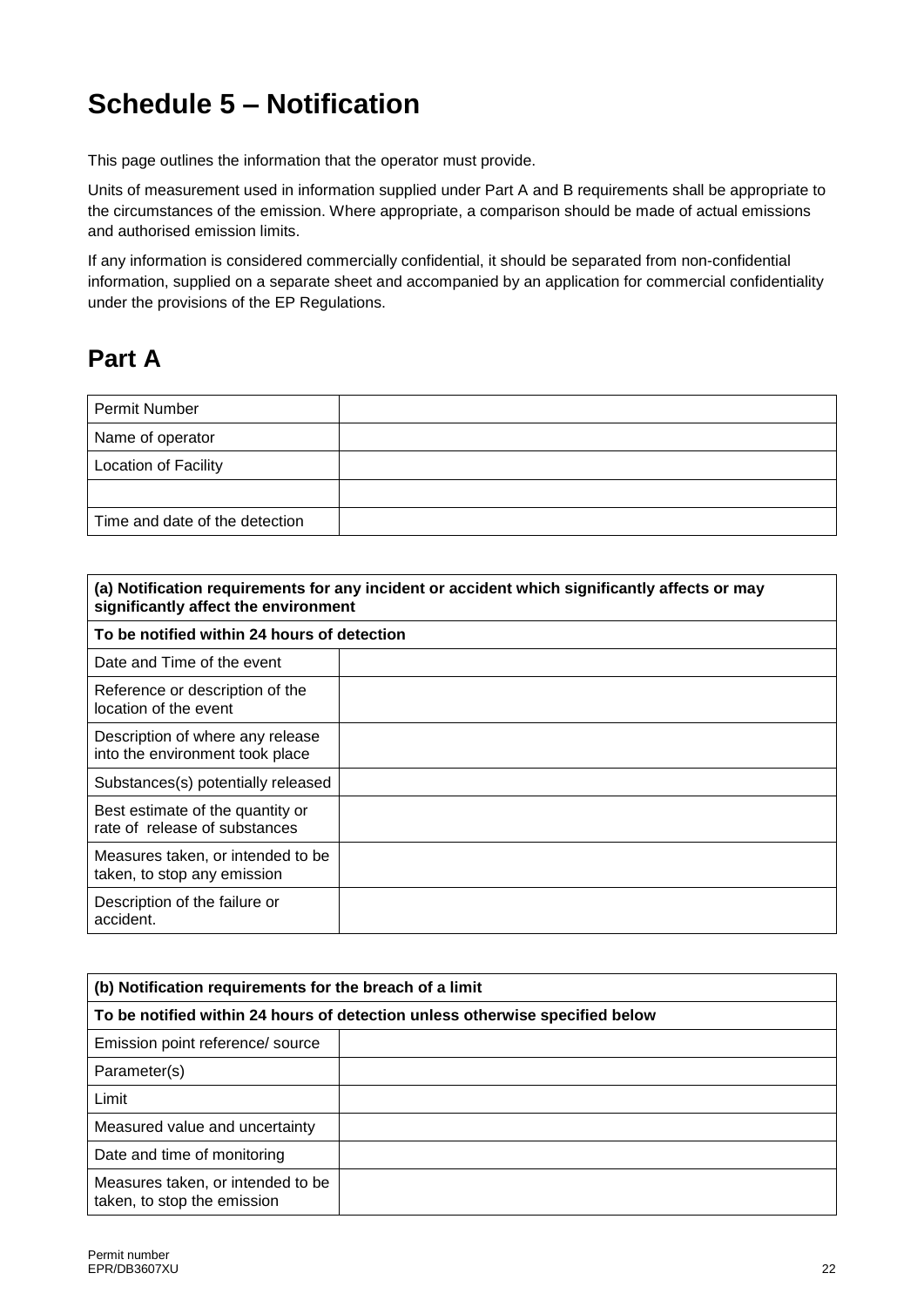| Time periods for notification following detection of a breach of a limit |                     |  |
|--------------------------------------------------------------------------|---------------------|--|
| <b>Parameter</b>                                                         | Notification period |  |
|                                                                          |                     |  |
|                                                                          |                     |  |

| (c) Notification requirements in the event of a breach of permit condition which poses an<br>immediate danger to human health or threatens to cause an immediate significant adverse effect<br>on the environment |  |  |
|-------------------------------------------------------------------------------------------------------------------------------------------------------------------------------------------------------------------|--|--|
| To be notified within 24 hours of detection                                                                                                                                                                       |  |  |
| Description of where the effect on<br>the environment was detected                                                                                                                                                |  |  |
| Substances(s) detected                                                                                                                                                                                            |  |  |
| Concentrations of substances<br>detected                                                                                                                                                                          |  |  |
| Date of monitoring/sampling                                                                                                                                                                                       |  |  |

## **Part B to be supplied as soon as practicable**

| Any more accurate information on the matters for<br>notification under Part A.                                                                               |  |
|--------------------------------------------------------------------------------------------------------------------------------------------------------------|--|
| Measures taken, or intended to be taken, to prevent<br>a recurrence of the incident                                                                          |  |
| Measures taken, or intended to be taken, to rectify,<br>limit or prevent any pollution of the environment<br>which has been or may be caused by the emission |  |
| The dates of any unauthorised emissions from the<br>facility in the preceding 24 months.                                                                     |  |

| Name*       |  |
|-------------|--|
| <b>Post</b> |  |
| Signature   |  |
| <b>Date</b> |  |

\* authorised to sign on behalf of the operator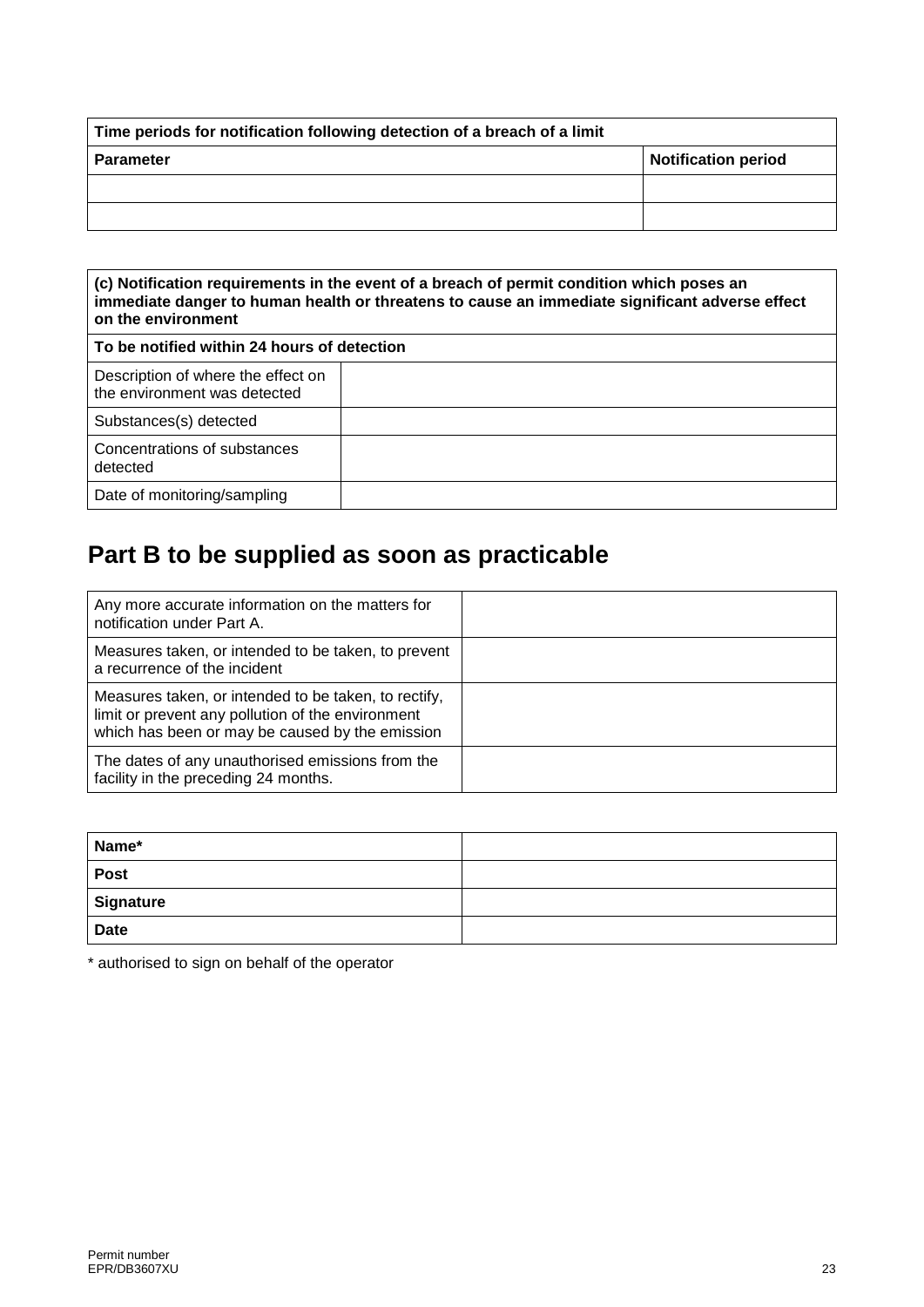## **Schedule 6 – Interpretation**

"Accident" means an accident that may result in pollution.

"Annually" means once every year.

"Application" means the application for this permit, together with any additional information supplied by the operator as part of the application and any response to a notice served under Schedule 5 to the EP Regulations.

"Authorised officer" means any person authorised by the Environment Agency under section 108(1) of The Environment Act 1995 to exercise, in accordance with the terms of any such authorisation, any power specified in section 108(4) of that Act.

"Background concentration" means such concentration of that substance as is present in:

- For emissions to surface water, the surface water quality up-gradient of the site; or
- For emissions to sewer, the surface water quality up-gradient of the sewage treatment works discharge; or
- For emissions of landfill gas, the ground or air outside the site and not attributable to the site.

"Construction Proposals" means written information, at a level of detail appropriate to the complexity and pollution risk, on the design, specifications of materials selected, stability assessment (where relevant) and the construction quality assurance (CQA) programme in relation to the Landfill Infrastructure.

"CQA Validation Report" means the final "as built" construction and engineering details of the Landfill Infrastructure. It must provide a comprehensive record of the construction and must include, where relevant:

- The results of all testing required by the CQA programme this must include the records of any failed tests with a written explanation, details of the remedial action taken, referenced to the appropriate secondary testing;
- Plans showing the location of all tests;
- "As-built" plans and sections of the works;
- Copies of the site engineer's daily records;
- Records of any problems or non-compliances and the solution applied;
- Any other site specific information considered relevant to proving the integrity of the Landfill Infrastructure;
- Validation by a qualified person that all of the construction has been carried out in accordance with the Construction Proposals.

"Emissions of substances not controlled by emission limits" means emissions of substances to air, water or land from the activities, either from the emission points specified in schedule 3 or from other localised or diffuse sources, which are not controlled by an emission or background concentration limit.

"Emissions to land" includes emissions to groundwater.

"EP Regulations" means The Environmental Permitting (England and Wales) Regulations 2016, SI 2016 No.1154 and words and expressions used in this permit which are also used in the Regulations have the same meanings as in those Regulations.

"Exceeded" means that a value is above a permitted limit, or where a range of values or a minimum value is set as a permitted limit it means a value outside that range or below the minimum value, whichever is applicable.

"Groundwater" means all water, which is below the surface of the ground in the saturation zone and in direct contact with the ground or subsoil.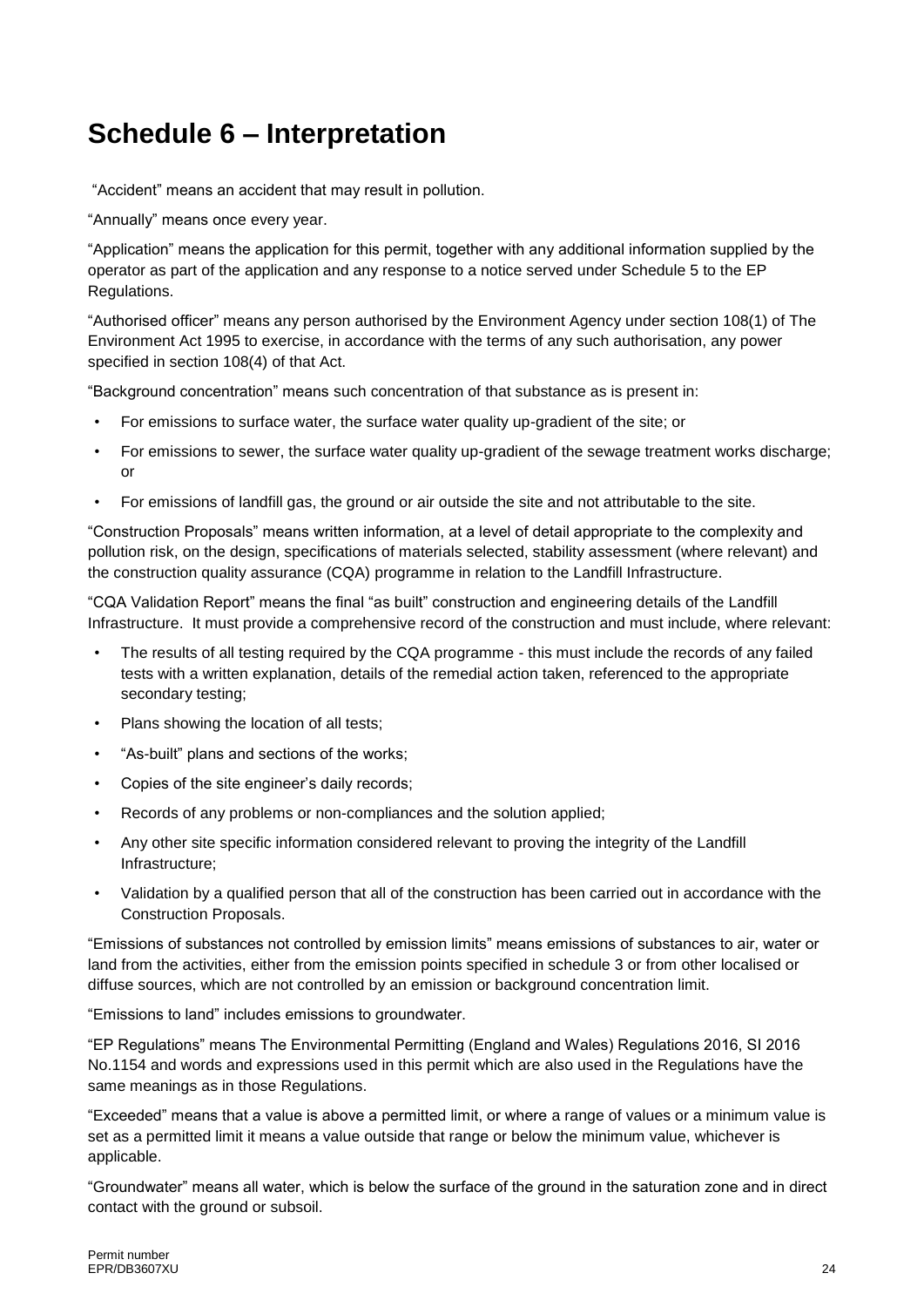"Hazardous substances" as defined by the Environmental Permitting (England and Wales) Regulations 2016, SI 2016 No.1154, schedule 22 and listed in our risk assessment guidance.

"Inert waste" means waste that does not undergo any significant physical, chemical or biological transformations. Inert waste will not dissolve, burn or otherwise physically or chemically react, biodegrade or adversely affect other matter with which it comes into contact in a way likely to give rise to environmental pollution or harm human health. The total leachability and pollutant content of the waste and the ecotoxicity of the leachate must be insignificant, and in particular not endanger the quality of surface water and/or groundwater.

"Landfill infrastructure" means any specified element of the:

- Artificially established geological barrier;
- surface water drainage systems;
- groundwater monitoring boreholes;
- landfill gas monitoring boreholes.

"List of Wastes" means the list of wastes established by Commission Decision [2000/532/EC](http://www.legislation.gov.uk/european/decision/2000/0532) replacing Decision [94/3/EC](http://www.legislation.gov.uk/european/decision/1994/0003) establishing a list of wastes pursuant to Article 1(a) of Council Directive [75/442/EEC](http://www.legislation.gov.uk/european/directive/1975/0442) on waste and Council Decision [94/904/EC](http://www.legislation.gov.uk/european/decision/1994/0904) establishing a list of hazardous waste pursuant to Article 1(4) of Council Directive [91/689/EEC](http://www.legislation.gov.uk/european/decision/1991/0689) on hazardous waste, as amended from time to time.

"Liquids" means any liquid other than leachate.

"MPP" Monitoring point plan, required to specify routine monitoring locations.

"No impact" means that the change made to the construction process will not affect the agreed design criteria, specification or performance in a way that has a negative effect.

"Previous year" means the 12 month period preceding the month the annual report is submitted in.

"Quarter" means a calendar year quarter commencing on 1 January, 1 April, 1 July or 1 October.

"Relevant waste acceptance criteria" means the waste acceptance criteria and the associated sampling and test methods specified in the Council Decision Annex (2003/33/EC, European Council of 19 December 2002).

"Relevant waste acceptance procedures" means the procedure for the acceptance of waste at landfills and the associated sampling and test methods specified in the Council Decision Annex (2003/33/EC, European Council of 19 December 2002).

"Review of the Hydrogeological Risk Assessment" means a written review of the hydrogeological risk assessment included in the Application, together with any other parts of the Application that addressed the requirements of the EP Regulations. The review shall assess whether the activities of disposal or tipping for the purpose of disposal of waste authorised by the permit continue to meet the requirements of the EP Regulations.

"Waste code" – See "List of Wastes".

"WFD" means Directive 2008/98/EC of the European Parliament and of the Council of 19 November 2008 on waste [and repealing certain Directives] – the Waste Framework Directive.